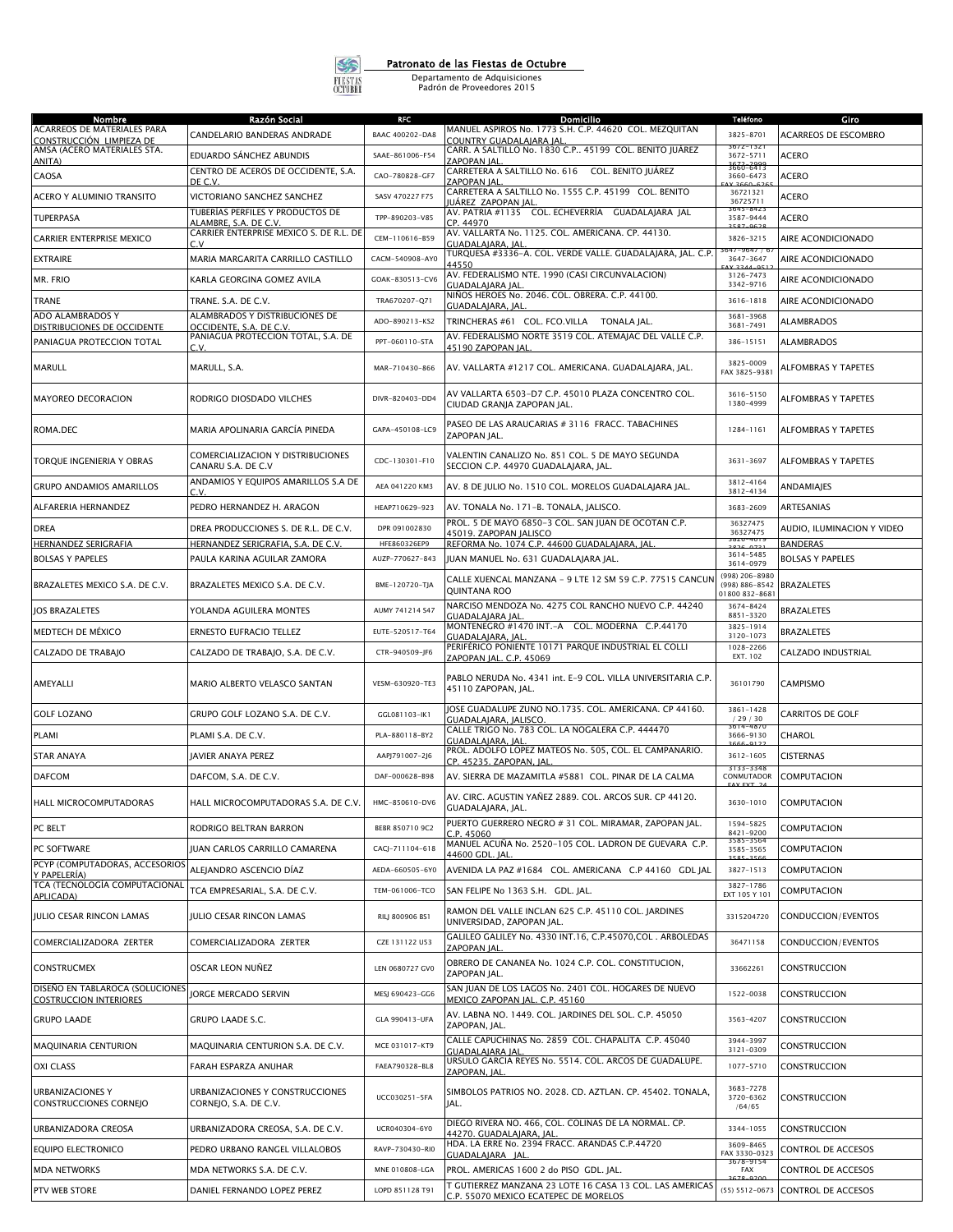| Nombre                                                  | Razón Social                                                             | RFC                                | Domicilio                                                                                                                   | <b>Teléfono</b>                         | Giro                                    |
|---------------------------------------------------------|--------------------------------------------------------------------------|------------------------------------|-----------------------------------------------------------------------------------------------------------------------------|-----------------------------------------|-----------------------------------------|
| <b>DEKORA HOGAR</b>                                     | GRUPO DKH S.A. DE C.V.                                                   | GDK-120821-RE6                     | JUAN N. CUMPLIDO No. 723 COL. SAGRADA FAMILIA,<br>GUADALAJARA, JAL.                                                         | 1589-2060<br>1589-2080                  | <b>CORTINAS</b>                         |
| CRISTALERIA LA UNICA                                    | CRISTALERIA LA UNICA, S.A. DE C.V.                                       | <b>CUN 040524 HKO</b>              | AV. MARIANO OTERO No. 3667 LA CALMA ZAPOPAN JAL.                                                                            | 3658-1958                               | CRISTALERIA                             |
| <b>REYCO</b>                                            | GRUPO ABASTECEDOR REYCO, S.A DE C.V.                                     | GAR 010926-MA9                     | AV. AVIACION No. 5051-19 CITY PARK, SAN JUAN DE OCOTAN.<br>CP. 45019. ZAPOPAN, JAL                                          | 3682-1071<br>73,74,78,79                | CRISTALERIA                             |
| METALIZADOS GALVANOPLASTICOS                            | METALIZADOS GALVANOPLASTICOS, S.A.<br>DE C.V.                            | MGA-120716-P63                     | FCO. SILVA ROMERO 16 COL. ANALCO C.P. 44450 GUADALAJARA,<br>JAL.                                                            | 3617-8310<br>3617-8311                  | CROMADORA                               |
| <b>DISTRIBUIDORA FRIAS</b>                              | JORGE OCTAVIO VAZQUEZ FRIAS                                              | VAFJ 880123 7N0                    | MANUEL ACUÑA No 1528 COL SANTA TERE GUADALAJARA JAL.                                                                        | 1199-5148                               | <b>DESECHABLES</b>                      |
| MAXI ENVASES LO MAXIMO EN<br><b>DESECHABLES</b>         | MARIA CONCEPCION BECERRA VILLARREAL                                      | BEVC-510225-PY8                    | AV. DEL MERCADO No. 1131 - A COL. MERCADO DE ABASTOS<br>C.P. 44530 GUADALAJARA, JAL                                         | $3671 - 1925$<br>3671-2702              | <b>DESECHABLES</b>                      |
| <b>MURAL</b>                                            | CONSORCIO INTERAMERICANO DE                                              | 31313535 31343500                  | MARIANO OTERO No. 4047 C.P. 45070 COL. LA CALMA, ZAPOPAN                                                                    | 3343535                                 | DIARIO LOCAL                            |
| CIEDEG (CORPORATIVO INDUSTRIAL                          | COMUNICACIÓN S.A. DE C.V.<br>JUAN MANUEL MARTÍN DEL CAMPO                |                                    | <b>IALISCO</b>                                                                                                              | 31343500                                |                                         |
| ELÉCTRICO DE GUADALAJARA)                               | <b>GUITRON</b><br>ELECTRICA NOVA DE OCCIDENTE S.A. DE                    | MAGJ-460804-LY3                    | PTO. GUAYMAS #18 COL. MIRAMAR ZAPOPAN, JAL.<br>AV. JAVIER MINA No. 633 SEC. LIBERTAD C.P. 44360<br>GDL.                     | 3125-5258<br>3617-2128                  | <b>ELECTRICA</b>                        |
| ELECTRICA NOVA DE OCCIDENTE                             | CV<br>ELECTRICA VARIEDADES DE                                            | ENO-880223-BW9                     |                                                                                                                             | FAX 3618-1807                           | <b>ELECTRICA</b>                        |
| <b>ELECTRICA VARIEDADES</b>                             | GUADALAIARA S.A. DE C.V                                                  | EVG 850601-T99                     | AV. FRANCIA 1880 COL MODERNA C.P. 44190 GUADALAJARA JAL                                                                     | 3810-8282<br>TEL/FA)                    | <b>ELECTRICA</b>                        |
| ELECTRO COMERCIAL CARMO<br>ELECTRO INDUSTRIAL OLIDE     | CIPRIANO ALBERTO CARRILLO MORALES<br>ELECTRO INDUSTRIAL OLIDE S.A DE C.V | CAMA-860803 TP8<br>EIO-860304-M11  | MIGUEL LÓPEZ DE LEGASPI No. 1637 FRACC. 18 DE MARZO CPP.<br>AV. 8 DE JULIO No 3610                                          | 3663-279<br>3645-2018                   | <b>ELECTRICA</b><br><b>ELECTRICA</b>    |
|                                                         |                                                                          |                                    |                                                                                                                             | $(T - 108 - 1$                          |                                         |
| ELECTRO INDUSTRIAL TAPATÍA                              | ELECTRO INDUSTRIAL TAPATÍA S.A. DE<br>C.V.                               | EIT-950904-P2A                     | AV. 8 DE JULIO No. 1148 COL. MODERNA GDL.JAL. C.P.44190<br>BELISARIO DOMINGUEZ No. 101 COL. OBLATOS GUADALAJARA,            | 3619-1453<br><b>FAX EXT. 133</b>        | <b>ELECTRICA</b>                        |
| <b>NE ILUMINACION</b>                                   | NOVA ERA ILUMINACION S.A. DE C.V.                                        | NEI-010307-7B0                     |                                                                                                                             | 3654-0000<br>FAX 3654-0220              | <b>ELECTRICA</b>                        |
| <b>SERCUM</b>                                           | SERCUM, S.A DE C.V.                                                      | SER 111024 3C7                     | JUAN DE OJEDA 5 COL. AMERICANA C.P. 44160 GUADALAJARA<br>۱ΔΙ                                                                | 3635-5200                               | <b>ELECTRICA</b>                        |
| <b>EKAR DE GAS</b>                                      | EKAR DE GAS, S.A. DE C.V.                                                | EGA 730413-DW8                     | CALZ. GONZALEZ GALLO No. 496 C.P. 44460 SECTOR REFORMA<br>GUADALAIARA IAL                                                   | 3619-0000<br>3619-3591                  | <b>ELECTRODOMESTICOS</b>                |
| APS COMUNICACIONES                                      | ALBERTO PADILLA SANDOVAL                                                 | PASA-620421-AG9                    | AV. GUADALUPE No. 6818 INT. 15 COL. GUADALUPE INN C.P.<br>45037 ZAPOPAN, IAI                                                | 3177-9959<br>3838-2761                  | <b>ELECTRONICA</b>                      |
| <b>STEREN</b>                                           | ELECTRORIOS, S.A. DE C.V.                                                | ELEO-60210-551                     | AV. FEDERALISMO NTE. 1635 COL. MEZQUITAN COUNTRY C.P.                                                                       | 3854-4440                               | <b>ELECTRONICA</b>                      |
| <b>ACOTRON</b>                                          | ACOTRON ELECTRONICA INDUSTRIAL S.A                                       | AEI-980702-1P3                     | 44260 GDL. JAL<br>AV. FEDERALISMO SUR No. 214 COL. CENTRO GUADALAJARA, JAL                                                  | FAX 3854-4445<br>3825-0903<br>3826-5922 | <b>ELECTRONICA</b>                      |
| EOUIPOS CONTRA INCENDIO                                 | DE C.V.<br>EOUIPOS CONTRA INCENDIO SANDY'S                               | ECI-020905-CC0                     | FRANCISCO VILLA (CALLE 70) #130 SECT. LIBERTAD C.P. 44730                                                                   | 3643-8567<br>3665-0192                  | EQUIPO CONTRA INCENDIOS                 |
| SANDY'S                                                 | S.A. DE C.V.                                                             |                                    | GDL., JAL<br>AV. ALEMANIA No. 1621 COL MODERNA S.J. C.P. 44190                                                              | 3665-0193<br>3810-3324                  |                                         |
| <b>MYVAME</b>                                           | MARIO ENRIQUE HERNANDEZ GARCIA                                           | HEGM 691212 M70                    | GUADALAIARA IAI                                                                                                             | FAX 3811-5233<br>3342-3960              | EQUIPO CONTRA INCENDIOS                 |
| <b>PROVASI</b>                                          | PROVEEDORA DEL VALLE DE SILICON S.A.<br>DE C.V.                          | PVS 000505 HR3                     | CALLE M-1 No. 2112 C.P 44210 JARDINES DEL COUNTRY<br>GUADALAJARA JAL.<br>TOPACARNERO No. 1641-A HACIENDA TEPEYAC C.P. 45053 | 61,62<br>FAX 3342-3963                  | EQUIPO DE PROTECCION                    |
| SUMINISTROS DE PROTECCION                               | ALFONSO GONZALEZ NAVARRO                                                 | GONA 610730 LX0                    | ZAPOPAN IAL                                                                                                                 | 3040-1718<br>3628-5732                  | EQUIPO DE PROTECCION                    |
| <b>HIGHCOM</b>                                          | CARLOS ERNESTO VILLALPANDO<br>QUEZADA                                    | VIQC-821028-PH0                    | AV. PATRIA #884-A FRACC. AUTOCINEMA C.P. 44230<br>GUADALAJARA, JAL                                                          | 3112-4703                               | EQUIPO DE PROTECCION                    |
| <b>GHIBLI DE MEXICO</b>                                 | GHIBLI DE MEXICO, S.A. DE C.V.                                           | GME-000509-192                     | AV. FRANCIA #1687 COL. MODERNA CP.44190. GUADALAJARA,<br>JAL.                                                               | 3587-5092<br>3587-5093<br>FAX 3810-5178 | EQUIPO Y HERRAMIENTA                    |
| MAQ INOX INDUSTRIAL                                     | MAQ INOX INDUSTRIAL S.A. DE C.V.                                         | MII850812-681                      | AV. 8 DE JULIO NO. 1620. COL. MORELOS. CP. 44910.<br>GUADALAIARA. IAL                                                       | 3810-0342<br>3812-8924                  | EQUIPO Y HERRAMIENTA                    |
| <b>COMPRESORES Y HERRAMIENTAS</b>                       | <b>COMPRESORES Y HERRAMIENTAS</b>                                        | CHC-980814-E86                     | AV. LA PAZ #1216 CP.44100 GUADALAJARA, JAL.                                                                                 | TEL/FAX<br>3658-4085                    | EQUIPO Y HERRAMIENTA                    |
| CARRILLO<br><b>INFRA</b>                                | CARRILLO, S.A. DE C.V.<br>INFRA, S.A. DE C.V.                            | INF891031-LT4                      | DR. R. MICHEL NO.1709. COL. ATLAS. SECTOR REFORMA. CP.<br>44870. GUADALAJARA, JAL.                                          | 3668-2020                               | EQUIPO Y HERRAMIENTA                    |
| <b>CABAL MT</b>                                         | CABAL MT S.A. DE C.V.                                                    | CMT-110711-HS9                     | VOLCAN AJUSCO No. 1326 -8 COL. EL COLLI URBAO C.P. 45070                                                                    | 38491127                                | EQUIPO Y HERRAMIENTA                    |
|                                                         |                                                                          |                                    | ZAPOPAN, IAL<br>GANTE No. 301 ESQ. ANALCO COL. LAS CONCHAS                                                                  |                                         | (MANTENIMIENTO)<br>EQUIPO Y HERRAMIENTA |
| JR COMPRESORES Y FRENOS DE AIRE<br>MOTOBOMBAS Y EQUIPOS | MARTHA PATRICIA NUÑO PEREZ<br>MOTOBOMBAS Y EQUIPOS AGRICOLAS E           | NUPM-751213-KBA                    | UADALAJARA, JAL.<br>CALLE LIBERTAD No. 40 ESQ. CORONA ZONA CENTRO C.P. 44100                                                | 3650-0236<br>3614-9367                  | MANTENIMIENTO)<br>EQUIPO Y HERRAMIENTA  |
| <b>AGRICOLAS E INDUSTRIALES</b>                         | INDUSTRIALES, S.A. DE C.V.                                               | MEA 951208-6BA                     | <b>GUADALAJARA JAL</b>                                                                                                      | 3614-4633<br><del>3613-5359</del>       | (MANTENIMIENTO)                         |
| <b>TECNICOS RIMAG</b>                                   | TECNICOS RIMAG, S.A. DE C.V.                                             | TRI-870807-SG9                     | GANTE No. 29 SEC. REFORMA C.P. 44460 GUADALAJARA, JAL.                                                                      | 3619-4456                               | EQUIPO Y HERRAMIENTA<br>(MANTENIMIENTO) |
| SM8                                                     | SISTEMAS MULTIDIRECCIONALES SM8 DE<br>MEXICO S.A. DE C.V.                | SMS 1505137 Y3                     | TUBEROSA 215 COL. SAN CARLOS C.P. 44460 GUADALAJARA<br><b>IALISCO</b>                                                       | 36195820<br>39195639                    | EQUIPOS PARA LA<br><b>COSNTRUCCION</b>  |
| <b>CASA RIVERA</b>                                      | RIVERA EQUIPO PARA EVENTOS S.A DE<br>C.V                                 | REE 940603 VD3                     | CONTRERAS MEDELLIN No. 176. COL. CENTRO. CP. 44100.<br>GUADALAJARA, JAL                                                     | 36142248<br>36143363                    | EQUIPOS PARA LA<br><b>COSNTRUCCION</b>  |
| ABASTECEDORA FERRETERA                                  | ABASTECEDORA FERRETERA ATOTONILCO.                                       | AFA-000120-1B6                     | AV. DEL MERCADO No. 1504 MERCADO DE ABASTOS C.P. 44530                                                                      | 3684-3733                               | <b>FERRETERIA</b>                       |
| <b>ATOTONILCO</b><br>EL FLUXOMETRO                      | S.A. DE C.V.<br>SERVICIO DE REFACCIONES EL                               | SRF-890906-971                     | GUADALAJARA, JAL<br>NIÑOS HÉROES NO. 2129. C.P. 44150. GUADALAJARA, JAL.                                                    | 3671-2709<br>3616-8645 / 39             | <b>FERRETERIA</b>                       |
|                                                         | FLUXOMETRO S.A. DE C.V.                                                  |                                    | PROL. AV. EL COLLI 666-A COL. PARAISOS DEL COLLI ZAPOPAN                                                                    |                                         |                                         |
| EL SURTIDOR DEL PLOMERO<br><b>FERRE MAS</b>             | MARIA DE LA LUZ MARTINEZ ARREOLA<br><b>IAVIER ORTIZ GONZÁLEZ</b>         | MAAL 570813 859<br>OIGJ-471114-NC7 | JAL. C.P 45069<br>CALZ. INDEPENDENCIA NTE #3260 ZONA HUENTITAN C.P.                                                         | 3180-5527<br>1199-3950<br>1199-3798     | <b>FERRETERIA</b><br>FERRETERIA         |
|                                                         |                                                                          |                                    | 44300 GDL .JAL.                                                                                                             | FAX 3603-1289<br>3646-1950              |                                         |
| FERRETERÍA MARME                                        | FERRETERÍA MARME, S.A. DE C.V.                                           | FMA-860617-ME1                     | AV. LÓPEZ DE LEGASPI No. 1579 COL.18 DE MARZO C.P. 44960<br>GDL JAL.                                                        | 3645-6715<br>FAX 3645-8102              | FERRETERIA                              |
| FERRETERÍA RUIZ                                         | MA. JOSEFINA RUIZ MÉNDEZ                                                 | RUMJ-690719-5L7                    | FÉLIX CERVANTES #1161<br>TLAQUEPAQUE JAL.                                                                                   | 3680-1787                               | <b>FERRETERIA</b>                       |
| REFACCIONARIA FERRETERA                                 | REFACCIONARIA FERRETERA, S.A. DE C.V.                                    | RFE 820518 DA6                     | AV. GONZALEZ GALLO No. 660 C.P.44460 COL. SAN CARLOS<br>GUADALAIARA IAL                                                     | 3619-551<br>3619-3090                   | FERRETERIA                              |
| <b>SG FOTOGRAFOS</b>                                    | SERGIO GARIBAY FERNANDEZ                                                 | GAFS-701031-D96                    | MAR ROJO #2026 C.P. 44610 CHAPULTEPEC COUNTRY                                                                               | 3823-6762                               | FERRETERIA                              |
| <b>TORNI TECH</b>                                       | TORNILLOS Y TECNOLOGIA, S.A. DE C.V.                                     | TTE-060112-LJ6                     | <u>GUADALAIARA. IAL</u><br>CALLE GANTE #241A COL. BARRAGAN Y HERNANDEZ C.P. 44460<br>GUADALAJARA JAL.                       | 3650-3693                               | FERRETERIA                              |
|                                                         |                                                                          | AZE841112-TH6                      | AV. AVILA CAMACHO NO. 1213. COL. LA NORMAL. CP. 44200.                                                                      |                                         |                                         |
| <b>ZERTUCHE</b>                                         | AUTOMOTRIZ ZERTUCHE S.A. DE C.V.                                         |                                    | GUADALAJARA, JAL<br>CALZADA INDEPENDENCIA SUR # 359 / CONSTITUCIÓN Y GPE.                                                   | 3853-5130<br>3345-0117                  | <b>FERRETERIA</b>                       |
| MAYOREO FERRETERO ATLAS                                 | MAYOREO FERRETERO ATLAS S.A DE C.V                                       | MFA-030403-T73                     | <b>VICTORIA</b>                                                                                                             | EXT.106                                 | FERRETERIA                              |
| <b>FLORERIA FIBER</b>                                   | BERTHA ALICIA GARNICA ORNELAS                                            | GAOB720217-BL4                     | CIRCUITO PERIFERICO No. 195 SUR. CP. 45400. TANALA, JALISCO                                                                 | 3683-1487                               | <b>FLORES</b>                           |
| <b>FLORES SPORT</b>                                     | IRENE ARELLANO NUÑO                                                      | AENI610416-4HA                     | AV. FEDERALISMO NO. 1612 COL. MEZQUITAN COUNTRY. CP.<br>44260, GDL.IAL                                                      | 3636-1551<br>3364-5757                  | <b>FLORES</b>                           |
| EL PARAISO FLORAL                                       | ERIKA ALICIA PALOS RIVERA                                                | PARE740911-4IA                     | JUAN DÍAZ COVARRUBIAS No. 37. COL. SAN JUAN DE DIOS. CP.<br>44360. GUADALAJARA, JAL                                         | 3654-1700                               | <b>FLORES</b>                           |
|                                                         |                                                                          |                                    |                                                                                                                             |                                         |                                         |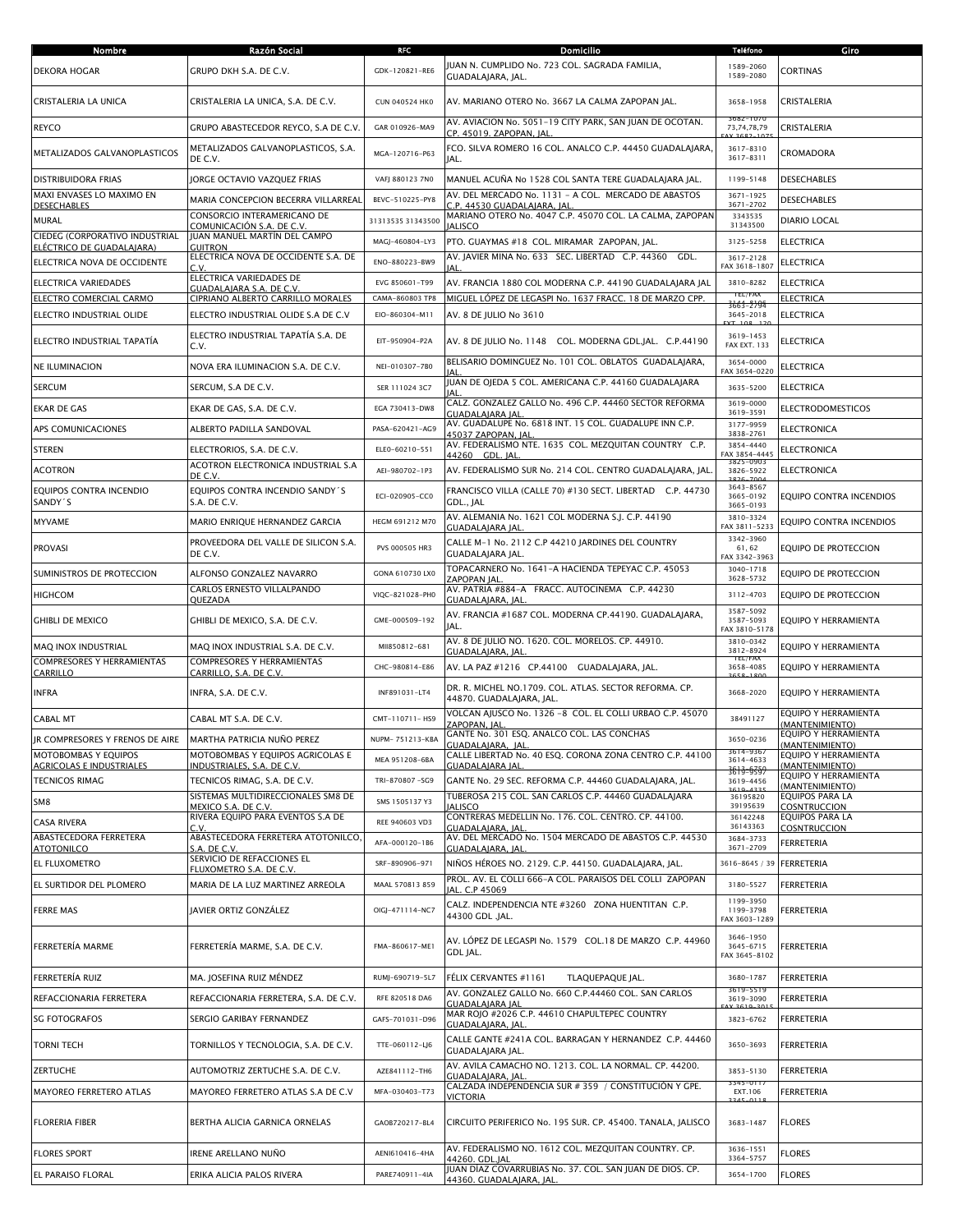| Nombre                                | Razón Social                                               | <b>RFC</b>      | <b>Domicilio</b>                                                                                                             | <b>Teléfono</b>                        | Giro                      |
|---------------------------------------|------------------------------------------------------------|-----------------|------------------------------------------------------------------------------------------------------------------------------|----------------------------------------|---------------------------|
| LA ESTRELLITA DE VIOLETA              | HEIDI MARIA ELENA TORRES VAZQUEZ                           | TOVH796017-TE6  | ALVARO OBREGON NO. 589. COL. SAN JUAN DE DIOS. CP 44360.<br>GDL. JAL.                                                        | 3654-5092                              | <b>FLORES</b>             |
| <b>VALLEJO FOTOGRAFIA</b>             | CAROL JOYCE VALLEJO HALL                                   | VAHC 611014614  | MARIANO AZUELA 68 COL. LADRN DE GUEVARA C.P. 44600<br>GUADALAJARA JALISCO                                                    | 38255160<br>38259849                   | <b>FOTOGRAFIA</b>         |
| <b>FOTOLITO E IMPRESOS</b>            | EDAGAR ERNESTO MARTINEZ CISNEROS                           | MACE 780329 VC1 | JOSE MARIA LAFRAGUA No. 21 COL MEDRANO C.P. 44410                                                                            | 33 331 57 20518                        | <b>FOTOLITO</b>           |
| <b>SITECP</b>                         | SISTECP, S.A. DE C.V.                                      | SIS-061009-Q23  | <b>GUADALAJARA JALISCO</b><br>AV. LAZARO CARDENAS No.2305 LOCAL G111-A PLAZA<br>COMERCIAL ABASTOS COL. LAS TORRES C.P. 44920 | 36714847<br>36714816                   | <b>FUMIGACION</b>         |
| <b>BUSSINES Y MAS</b>                 | LIDIA VERONICA FRAUSTO ORTIZ                               | FAOL 710429-FE9 | ALBERTO CINTA No. 447 RINCONADA DEL AUDITORIOC.P. 45180<br>ZAPOPAN JAL.                                                      | 3861-8607                              | <b>GAFETES</b>            |
| HASSALSYTEMS                          | JAIME HANEDI SALAS GONZALEZ                                | SAGJ 750912 P89 | JUAN CUMPLIDO No.311 COL. VILLASEÑOR C.P. 44600<br><b>GUADALAJARA JALISCO</b>                                                | 333 115 6850                           | <b>HOSPEDAJE WEP</b>      |
| HOTEL & SUITES QUINTA MAGNA           | EXCELENCIA EN HOSPEDAIE S.A. DE C.V.                       | EHO 010801 SD6  | AV. VALLARTA No. 4845 PRADOS VALLARTA C.P. 45020 ZAPOPAN                                                                     | 36298282                               | <b>HOTEL</b>              |
| <b>DELFIN</b>                         | DELFIN GUADALAJARA S.A. DE C.V.                            | DGU-930602-QRA  | FERMIN RIESTRA No. 1353 C.P. 44190 COL. MODERNA,<br>GUADALAIARA. IAL                                                         | 1368-3200<br>EXT 107 FAX 10<br>368-320 | <b>HULE ESPUMA</b>        |
| <b>DIPOL</b>                          | DIPOL S.A DE C.V                                           | DIP-840920-ME7  | FELIPE ÁNGELES # 645 SECTOR LIBERTAD GDL. IAL.                                                                               | EXT. 105<br>3656-0691                  | <b>HULE ESPUMA</b>        |
| <b>ESPUMAS JALISCO</b>                | ESPUMAS EL ANGEL S.A. DE C.V.                              | EAN-10419LZ2    | CALZADA OLIMPICA # 1055 COL. OLIMPICA C.P. 444430<br>GUADALAJARA, JALISCO                                                    | 3650-1356<br>3126-9493<br>3884-2070    | <b>HULE ESPUMA</b>        |
| <b>INDUSTRIAS POLYREY</b>             | INDUSTRIAS POLYREY S.A. DE C.V.                            | IPO-820325-HQ0  | CALLE 2 #2467 ZONA INDUSTRIAL C.P. 44940 GUADALAJARA<br>AL. MEX                                                              | 3884-2071 /                            | <b>HULE ESPUMA</b>        |
| SAYONARA                              | JOSÉ ARMANDO CHÁVEZ DEL TORO                               | CATA-600425-7XA | CALLE 50 #516 S.L. (RITA PÉREZ DE MORENO) C.P. 44730<br>GUADALAIARA IAL                                                      | 3649-7650<br>3644-0254                 | HULE EVA (FOMI)           |
| QUIROZ IMPERMEABILIZANTES             | QUIROZ IMPERMEABILIZANTES Y<br>RECUBRIMIENTOS S.A. DE C.V. | QIR-940722-SM8  | AV. PATRIA #1510 COL. VILLA UNIVERSITARIA C.P. 45110<br>ZAPOPAN JAL.                                                         | 3642-4329<br>3641-5344                 | <b>IMPERMEABILIZANTES</b> |
| <b>IMPRESIONES DIGITALES Y OFFSET</b> | IMPRESIONES DIGITALES Y OFFSET S.A. DE<br>C.V.             | IDO 060406 6UA  | VIDRIO #1711 COL. AMERICANA CP.44160. GUADALAJARA, JAL.                                                                      | 38264115                               | <b>IMPRESOS</b>           |
| <b>CISNEROS RIVERA IMPRESORES</b>     | MARIA DE LOURDES RIVERA BERMUDEZ                           | RIBL-611029-N48 | ANDRES TERAN #1736 COL. CHAPULTEPEC COUNTRY CLUB<br>CP.44260 GDL. JAL                                                        | 3342-6161<br>3342-8181                 | <b>IMPRESOS</b>           |
| <b>COOL PRINT</b>                     | COOL PRINT S.A DE C.V.                                     | COO 0605118 PWA | SARCOFAGO No. 711 COL. TEPEYAC ZAPOPAN JAL. MX. C.P.<br>45150                                                                | 1202-2982<br>FAX 1202-2983             | <b>IMPRESOS</b>           |
| <b>CUBE</b>                           | CUBE SERVICES, INC.                                        |                 | 4098 S. MCCARRAN BLVD. RENO, NEVADA, 89502. ESTADOS<br><b>JNIDOS</b>                                                         | $001 - 775 - 823$<br>9933              | <b>IMPRESOS</b>           |
| <b>DISEÑO DIGITAL</b>                 | IORGE ADRIÁN RAMÍREZ OLIVARES                              | RAJO-671028-E72 | RAYÓN #627 COL. AMERICANA C.P. 44180 GUADALAJARA,<br>IAL.                                                                    | 4444-5880                              | <b>IMPRESOS</b>           |
| <b>FORCOGSA</b>                       | FORMAS CONTINUAS DE GUADALAJARA,                           | FCG-840618-N51  | PERIFERICO PTE. #7301 VALLARTA PARQUE INDUSTRIAL                                                                             | $3777 - 1618$<br>3777-1616             | <b>IMPRESOS</b>           |
| <b>IMPRENTA ALVAREZ</b>               | S.A. DE C.V.<br>RODOLFO ALVAREZ CARDENAS                   | AACR 410726-V37 | ZAPOPAN, JAL. C.P. 45010<br>SAN FELIPE No. 421 CENTRO C.P. 44100 GUADALAJARA JAL.                                            | 3613-2605                              | <b>IMPRESOS</b>           |
| IMPRESOS DE CALIDAD                   | RITA ISELA VANDICK PUGA                                    | DIPR-681211-EP8 | MEZQUITAN #158 COL. EL REFUGIO C.P. 44200                                                                                    | 3126-5217                              | <b>IMPRESOS</b>           |
| <b>IMPRESOS GRAFICOS</b>              | MARTHA E. MONTAÑO VÁZQUEZ                                  | MOVM-530308-3M1 | GUADALAJARA, JAL<br>MANUEL ACUÑA #698 COL. ARTESANOS GUADALAJARA, JAL.<br>C.P. 44200                                         | 3342-3373<br>3613-0596                 | <b>IMPRESOS</b>           |
| <b>IMPRESOS VALORO</b>                | IMPRESOS VALORO, S.A. DE C.V.                              | IVA-010625-QY1  | VOLCÁN BOQUERÓN No. 2233   COL. EL COLLI C.P. 45070<br>ZAPOPAN JAL                                                           | 3628-4010<br>3628-4792                 | <b>IMPRESOS</b>           |
| LA IMPRENTA                           | CARLOS FELIPE ELIZALDE VICAÑA                              | EIVC-730416-B61 | AV. LÓPEZ MATEOS SUR #2000 COL. CHAPALITA                                                                                    | 3146-1010<br>3120-0200                 | <b>IMPRESOS</b>           |
| <b>PATHROS</b>                        | PATHROS PROMOCIONALES E IMPRENTA,                          | PPE-080804-995  | GUADALAIARA IAL<br><b>RIO RHIN #1330</b><br>COL. QUINTA VELARDE<br>GUADALAJARA,                                              | 3811-6843                              | <b>IMPRESOS</b>           |
| PRODUCCION GRAFICA 3C                 | S.A. DE C.V.<br>GRUPO EMPRESARIAL 3C, S.A. DE C.V.         | GEC-071204-LV1  | C.P. 44430<br>CALLE VENEZUELA #457 COL. AMERICANA<br>GUADALAJARA,                                                            | 3827-3436                              | <b>IMPRESOS</b>           |
| SISTECOPY                             | SISTECOPY, S.A. DE C.V.                                    | SIS-970113-J9A  | C.P. 44160<br>IAI<br>INDUSTRIA DEL AGAVE #147 FRACC. INDUSTRIAL ZAPOPAN,                                                     | 3833-6029/30                           | <b>IMPRESOS</b>           |
| <b>TRIMARK</b>                        | JOSÉ BRU VILLASEÑOR                                        | BUVJ-770820-3RA | C.P. 45132<br>VIDRIO #1875 COL. AMERICANA CP.44160. GUADALAJARA, JAL                                                         | 3826-0400                              | <b>IMPRESOS</b>           |
| HIGH PUBLICIDAD INTEGRAL              | HIGH PUBLICIDAD INTEGRAL S.A. DE C.V.                      | HPI 110221 UC9  | RIO RHIN #1308- A COL. QUINTA VELARDE C.P. 44430 GDL.<br><b>IALISCO</b>                                                      | 36198518<br>15242306                   | <b>IMPRESOS</b>           |
| GRAFICOS Y MAS S.A DE C.V.            | GRAFICOS Y MAS S.A. DE C.V.                                | GMA-101201-521  | AV. CHAPULTEPEC No. 43/49 C.P. 44190 COL. MODERNA<br>GUADALAJARA, JAL.                                                       | 3833-6030<br>3833-6029                 | <b>IMPRESOS</b>           |
| GRAFICOS Y MAS. S.A. DE C.V.          | GRAFICOS Y MAS, S.A. DE C.V.                               | GMA 101201-521  | AV. CHAPULTEPEC No. 43/49 C.P. 44190 COL MODERNA<br><b>GUADALAIARA IAL</b>                                                   | 3833-6030<br>3833-6029                 | <b>IMPRESOS</b>           |
| <b>GREGGA SOLUCIONES GRAFICAS</b>     | GREGGA SOLUCIONES GRAFICAS S DE RL                         | GSG-110903-9P6  | AV. MARIANO OTERO No. 2963 INT. A C.P. 45070 COL. LAS                                                                        | 3634-0941                              | <b>IMPRESOS</b>           |
| <b>IMPRESOS JAZBRY</b>                | DE CV<br>IMPRESOS JAZBRY, S.A DE C.V.                      | IJA 090424 D50  | ARBOLEDAS ZAPOPAN, JAL.<br>PRISCILIANO SANCHEZ No. 509, ZONA CENTRO C.P. 44100                                               | 3631-5496<br>3628-4854                 | <b>IMPRESOS</b>           |
|                                       |                                                            |                 | <b>GUADALAIARA IAL</b>                                                                                                       | 3793-2032 AL                           |                           |
| <b>IMPRESOS UYEDA</b>                 | IMPRESOS UYEDA S.A DE C.V.                                 | IUY-960520-EG8  | ALGODÓN No. 301 C.P. 44470 COL. LA NOGALERA<br>GUADALAJARA, JAL.                                                             | 41<br>EXT. 2019                        | <b>IMPRESOS</b>           |
| <b>INNOVACION PUBLICIDAD</b>          | D.I. RAUL RODRIGUEZ GONZALEZ                               | ROGR 570712-728 | SEVERO DIAZ 5651-24 COL. RESIDENCIAL MOCTEZUMA C.P.<br><b>45059 ZAPOPAN IAL.</b>                                             | 3649-3538                              | <b>IMPRESOS</b>           |
| LABORATORIOS JULIO                    | LABORATORIOS JULIO, S.A. DE C.V.                           | IJU 821006 T53  | AV VALLARTA 6250 COLÑ. JOCOTAN C.P. 44140 ZAPOPAN JAL.                                                                       | 3120-2508<br>FAX 3120-2512             | <b>IMPRESOS</b>           |
| LITOGRAFICA MONTES                    | <b>GUSTAVO ADOLFO MONTES GUERRERO</b>                      | MOGG-810908-M60 | CONTRERAS MEDELLIN No. 176, COL, CENTRO, CP, 44100.<br>JUADALAJARA, JAL                                                      | 3614-1761<br>3613-3040                 | <b>IMPRESOS</b>           |
| PUBLIVILVA                            | PUBLIVILVA SOLUCIONES INTEGRALES, S.A.<br>DE C.V.          | PSI 111221-2Q6  | PEZ AUSTRIAL No. 4120 COL. ARBOLEDAS C.P. 45070 ZAPOPAN                                                                      | 3631-8009<br>3535-8213                 | <b>IMPRESOS</b>           |
| <b>SEGRAFC</b>                        | HUGO ALEJANDRO PLASCENCIA FLORES                           | PAFH-651128-SV7 | SAN FELIPE No. 622 - A COL. CENTRO C.P. 44200 GUADALAJARA                                                                    | 3658-4145                              | <b>IMPRESOS</b>           |
| COMERCIALIZADORA TALEH                | COMERCIALIZADORA TALEH S DE R.L. DE                        | CTA 120817-ND9  | AV. CENTRAL 213-C16 COL CD GRANJA C.P. 45010 ZAPOPAN                                                                         | 1454-6772                              | <b>INSTRUMATS</b>         |
| <b>GALVALAMINAS</b>                   | GALVALAMINAS DE OCCIDENTE, S.A. DE                         | GOC070212-4X3   | VOLCAN CEBORUCO NO.1245. FRACC. EL COLLI URBANO. CP.                                                                         | 1201-7644<br>3628-3878                 | LAMINAS                   |
| <b>GRUPO ALEANSA</b>                  | C.V.<br>SALVADOR DE JESÚS GARRIDO DÍAZ                     | GADS-591224-EX1 | 45070. ZAPOPAN, JAL<br>LINDA VISTA No. 1912                                                                                  | 3345-4827<br>3345-1344                 | LAMINAS                   |
| <b>GRUPO LAMINAC</b>                  | GRUPO LAMINAC S.A. DE C.V.                                 | GLA 990507-UM1  | PERIFERICO NTE. No. 32 C.P 44240 COL RANCHO NUEVO                                                                            | $36/4 - 6662$<br>3674-8802             | LAMINAS                   |
| LAMINAS M&M                           | OSCAR MERCADO MUÑOZ                                        | MEMO 840403-3ZA | <b>GUADALAJARA JAL</b><br>AV. LAZARO CARDENAS No. 63 COL. EL ZAPOTE DEL VALLE C.P.                                           | 3631-5276                              | LAMINAS                   |
| ABALIM (ABASTECEDORES DE              | PATRICIA MÁRQUEZ PONCE                                     | MAPP-660317-7Q8 | 45659 TLAJOMULCO DE ZUÑIGA<br>PINO No.1405 COL. MORELOS GUADALAJARA JAL. C.P. 44910                                          | 3811-2119                              | LIMPIEZA                  |
| IMPIEZA)<br><b>CLEAN IT</b>           | JULIO BERNI SILVA                                          | BESJ-640717-NJ1 | FRAY JUAN DE SAN MIGUEL No 419-A GDL. JAL.                                                                                   | 3811-5827<br>3331-8002                 | LIMPIEZA                  |
|                                       |                                                            |                 | BUGAMBILIAS No. 852 COL. MARIANO OTERO C.P. 45067                                                                            | 3330-4469<br>3180-3404                 |                           |
| <b>COMINSA</b>                        | COMINSA INSTITUCIONALES S.A. DE C.V.                       | CIN-080207-9S1  | ZAPOPAN, JAL                                                                                                                 | FAX 3180-3410<br>3658-2022             | LIMPIEZA<br>LIMPIEZA      |
| <b>DISTRIBUIDORA GOBI</b>             | DISTRIBUIDORA GOBI S.A. DE C.V.                            | DGO 950303-2U5  | LICEO No. 661 COL. CENTRO C.P. 44280 GUADALAJARA JAL.<br>CASTILLO DE GRANADITAS #1696 COL. NIÑOS HÉROES C.P.                 | FAX 3614-4670                          |                           |
| <b>HIGIENE MAXIMA</b>                 | VÍCTOR COVARRUBIAS ÁLVAREZ                                 | COAV 651009 213 | 44260 GUADALAJARA JAL<br>CRUZ VERDE No. 787 COL. LA SAGRADA FAMILIA C.P. 44200                                               | 3824-1462<br>3810-0167                 | LIMPIEZA                  |
| <b>LIMPIOSOS</b>                      | CENTRAL PACIFIC PAPER S.A. DE C.V.                         | CPP-960424-Q50  | GUADALAJARA JAL                                                                                                              | 3810-0163                              | LIMPIEZA                  |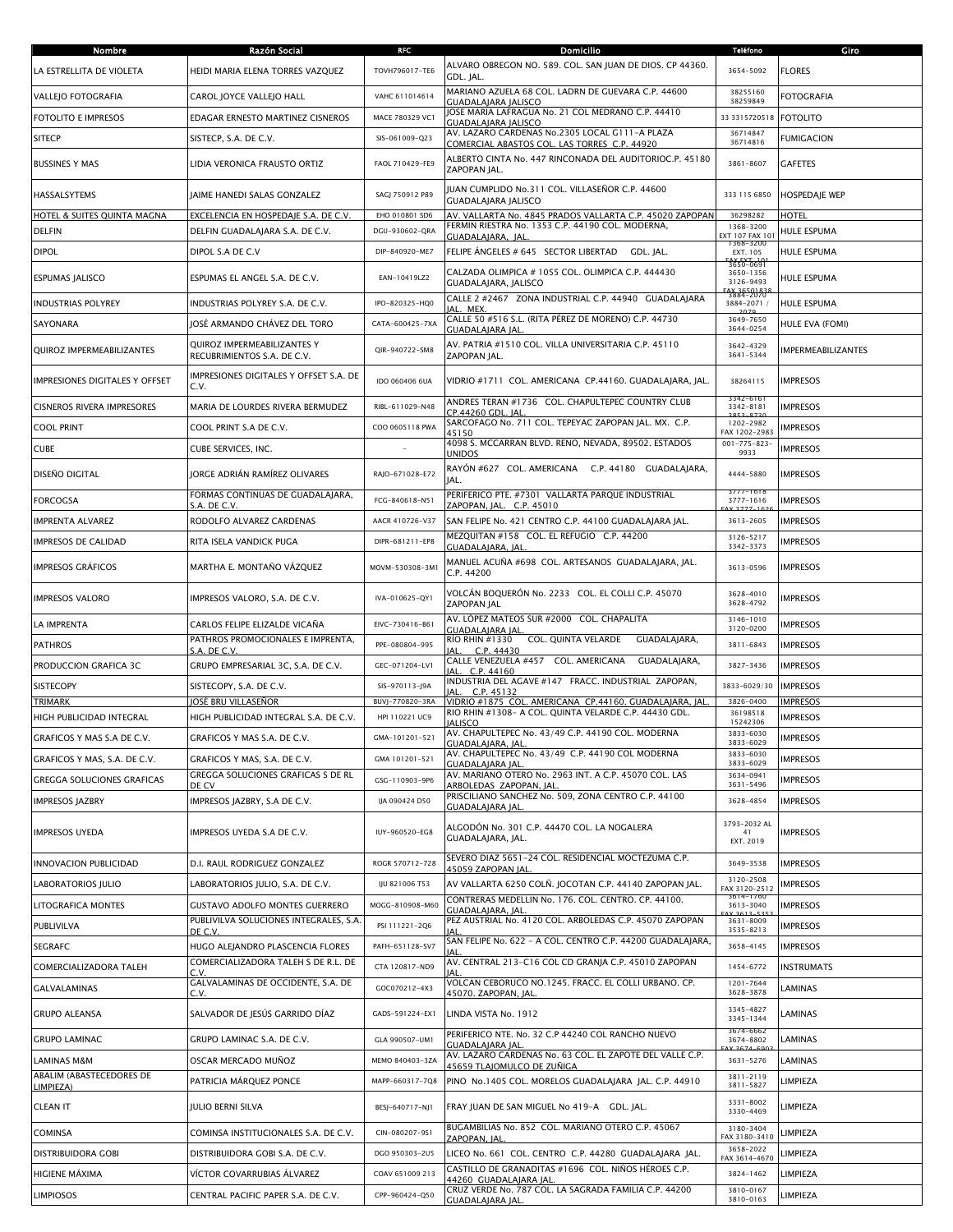| Nombre                                                 | Razón Social                                                      | <b>RFC</b>                | Domicilio                                                                                                                             | <b>Teléfono</b>                      | Giro                                    |
|--------------------------------------------------------|-------------------------------------------------------------------|---------------------------|---------------------------------------------------------------------------------------------------------------------------------------|--------------------------------------|-----------------------------------------|
| POPOTES PARA ESCOBA Y DERIVADOS J. JESUS PRESA CORONA  |                                                                   | PECJ-440728-352           | ALDAMA No 47 SANTA ANA TEPETITLAN ZAPOPAN JAL C.P 45230                                                                               | 3684-6341                            | LIMPIEZA                                |
| PRODUCTOS CARMEN                                       | FILOMENA DEL CARMEN MORALES                                       | MORF-670610-GS8           | JARDÍN DE LOS CLAVELES #15 FRACC. ALAMEDAS DE TESISITAN                                                                               | 3366-0362<br>3366-2407               | LIMPIEZA                                |
| REPRESENTACIONES ORO                                   | RODRÍGUEZ<br>REPRESENTACIONES ORO, S.A. DE C.V.                   | ROR 980403 PU1            | <b>TABACHINES) ZAP. IAL</b><br>AV. TONALA No. 2666 CD. AZTLA                                                                          | 3600-0041<br>FAX 3600-0045           | <b>IMPIEZA</b>                          |
| RICASA LIMPIEZA                                        | RICASA LIMPIEZA S.A. DE C.V.                                      | RLI 050504 936            | CAMINO A LA TIJERA No 806 MODULO A BODEGA 6 COL.<br>LATIIERA C.P. 45647 TLAIOMULCO                                                    | 3612-7739                            | LIMPIEZA                                |
| SANIRENT                                               | SANIRENT DE MEXICO S.A DE C.V                                     | SME 961127 HMA            | CAMINO VIEJO A SAN MARTIN No. 4 COL. EL SALVADOR PORTILLO                                                                             | 3659-1079                            | LIMPIEZA                                |
| <b>SIM</b>                                             | SERVICIOS INSTITUCIONALES MÚLTIPLES.                              | SIM-020422-IQ6            | OPEZ TLAQUEPAQUE JAL<br>NIÑOS HÉROES #58 CP. 45417 LOMAS DE CAMICHIN                                                                  | 3126-3325<br>3126-8489               | LIMPIEZA                                |
| LANDERO                                                | S.A. DE C.V<br>ORGANIZACIÓN LANDERO, S.A. DE C.V.                 | OLA-880504-HM8            | <b>TONALA IAL</b><br>AV. VALLARTA No. 1285 COL. AMERICANA GUADALAJARA JAL.                                                            | 3826-1245                            | <b>LANTAS</b>                           |
| LERMA'S LLANTAS Y SERVICIOS                            | SONIA LERMA HERRERA                                               | LEHS 701120 EQ0           | PROL.FCO. I. MADERO No.12 COL. SAN GASPAR DE LAS FLORES                                                                               | FAX 3825-5729<br>3607-9200           |                                         |
|                                                        |                                                                   |                           | TONALA JALISCO                                                                                                                        | FAX 3607-0101                        | <b>LANTAS</b>                           |
| LLANTERA                                               | MIGUEL ANGEL FLORES MARTINEZ                                      | FOLL 810219 2U8           | PROVADA ALMENDROS No5 INT.14 COL CAMICHINES C.P. 45540<br>TLAQUEPAQUE JAL.                                                            | 3343-8614                            | <b>LLANTAS</b>                          |
| LLANTERA HUENTITAN                                     | JOSÉ SOTO TORRES                                                  | SOTJ-500817-RY8           | BELISARIO DOMÍNGUEZ #3153 COL. HUENTITAN EL ALTO CP.<br>44300                                                                         | 3603-6078                            | LLANTAS                                 |
| SUPER RUEDAS DE MÉXICO                                 | SUPER RUEDAS DE MÉXICO, S.A. DE C.V.                              | SRM-930127-4A2            | CALZ. DEL EJERCITO #968 COL. QUINTA VELARDE C.P. 44430<br>GDL. JAL.                                                                   | 3619-6050<br>EXT. 1<br>FAX 3650-3474 | LLANTAS                                 |
| <b>BRINCOLINES LONAS Y TOLDOS</b><br><b>PERIFERICO</b> | SERGIO ABRAHAM LUNA CARRILLO                                      | LUCS-840928-CY2           | AV. PERIFERICO NTE. No. 1600 - A C.P. 45187 COL. DIVISION DEL<br><b>VORTE ZAPOPAN, JAL</b>                                            | 3366-3875<br>3848-9668               | LONAS Y MALLA SOMBRA                    |
| COMERCIALIZADORA MURO                                  | JOSE MARTIN MUÑOS HERNANDEZ                                       | MUHM-700323-270           | PINO SUAREZ No. 457-9C COL. MERCADO DEL CAMPESINO C.P.<br>45140 ZAPOPAN, JALISCO                                                      | 3629-2429                            | LONAS Y MALLA SOMBRA                    |
| <b>TOLDOS LLUVI-SOL</b>                                | ROSA MARIA DÁVILA GÓMEZ                                           | DAGR-600401-PG9           | NICOLÁS ROMERO #329 COL.VILLASEÑOR CP. 44200<br>GUADALAIARA, IALISCO                                                                  | 3827-1373<br>3827-1376               | LONAS Y MALLA SOMBRA                    |
| MADERAS LA CUMBRE                                      | COMERCIALIZADORA E                                                | CIM-950106-UV2            | NICOLÁS BRAVO #150 COL ATEMAJAC DEL VALLE ZAPOPAN JAL.                                                                                | 3824-723<br>3824-6531                | <b>MADERAS</b>                          |
| DISTRIBUIDORA DE MADERAS                               | INDUSTRIALIZADORA DE MADERAS Y<br>DISTRIBUIDORA DE MADERAS TONALA | DMT-981006-4D4            | CP.45190<br>CARRETERA LIBRE A ZAPOTLANEIO #2134 COL. IAUIA TONALA                                                                     | <del>3848-1191</del>                 | <b>MADERAS</b>                          |
| MADERERIA ABASTOS                                      | MADERERIA ABASTOS S.A. DE C.V.                                    | MAB 831107 QM5            | CALZ. LAZARO CARDENAS No. 2259 GUADALAJARA JAL.                                                                                       | 3812-0676<br>3811-6512               | <b>MADERAS</b>                          |
| COMERCIALIZADORA TEXTIL                                | VENTA Y DISTRIBUCION DE MANTAS, S.A.                              | VDM-090918-IA9            | JOAQUÍN ANGULO No. 1460 COL. VILLASEÑOR GUADALAJARA,                                                                                  | <del>8828123</del> 3<br>3826-7458    | MANTA / TELA                            |
| LA NUEVA PERLA                                         | DE C.V.<br>LA NUEVA PERLA S.A. DE C.V.                            | NPE-840508-ET1            | IAI.<br>PINO SUÁREZ #345 ZONA CENTRO GDL. JAL.                                                                                        | 3614-5388                            | MANTA / TELA                            |
|                                                        |                                                                   |                           | COLON No. 20 ESO, MORELOS CENTRO C.P. 44200 GUADALAIARA                                                                               | FAX 3613-8245<br>3613-4338           |                                         |
| <b>MODATELAS</b>                                       | MODATELAS, S.A. DE C.V.                                           | MOD041014 K13             |                                                                                                                                       | 3613-6065                            | MANTA / TELA                            |
| <b>PARISINA</b>                                        | GRUPO PARISINA, S.A. DE C.V.                                      | GPA-930101-Q17            | AV. JUÁREZ No. 263 COL. CENTRO C.P. 44100 GUADALAJARA<br> AL                                                                          | 3613-1076                            | MANTA / TELA                            |
| SANTA MONICA TEXTIL                                    | SANTA MONICA TEXTIL, S.A. DE C.V.                                 | SMT-840906-GQ6            | SANTA MONICA No. 30 COL. CENTRO C.P. 44100 GUADALAJARA,<br><b>IAL</b>                                                                 | 3614-0409                            | MANTA / TELA                            |
| SIMIL CUERO PLYMOUTH                                   | SIMIL CUERO PLYMOUTH S.A. DE C.V.                                 | SCP-891031-MM6            | ESTEBAN ALATORRE No. 1601 SAN JUAN BOSCO C.P. 44150<br>GUADALAJARA, JAL.                                                              | 3883-7300                            | MANTA / TELA                            |
| <b>TELAS LEON</b>                                      | ROBERTO DE LEON DUEÑAS                                            | LEDR-600607-7B9           | EJIDO 229 SAN ANDRES C.P. 44400 GUADALAJARA, JAL.                                                                                     | 3644-9227                            | MANTA / TELA                            |
| AFINACIONES ULTRASÓNICAS                               | AFINACIONES ULTRASÓNICAS                                          | HICL-610505-PU3           | PROL. AV. ALCALDE No. 115<br>COL BATAN ZAPOPAN JAL<br>C.P.<br>45190                                                                   | 3342-1490<br>3342-1491               | MANTENIMIENTO VEHICULAR                 |
| AUTO PARTES NUEVAS, USADAS Y                           | AURELIO DORADO DORADO                                             | DODA-630925-II4           | AV. CRISTÓBAL COLON #193 COL. ARROYO HONDO ZAPOPAN                                                                                    | 3366-3436                            | MANTENIMIENTO VEHICULAR                 |
| SERVICIO "EL DORADO"<br><b>FRENOS GUERRERO</b>         | JOSÉ GERARDO GUERRERO QUEZADA                                     | GUQG-580329-LC1           | PERIFÉRICO NTE #73-2 COL AUDITORIO C.P 45190 ZAPOPAN                                                                                  | 3660-4804                            | MANTENIMIENTO VEHICULAR                 |
| <b>GRUAS ANAYA</b>                                     | <b>GUILLERMO ANAYA ESCOBEDO</b>                                   | AAEG 680830-QE4           | CALLE 32 ROMAN MORALES No. 668 S.L. C.P. 44380                                                                                        | $b - b - 0$<br>3585-8691             | MANTENIMIENTO VEHICULAR                 |
| MECANICA EN GENERAL SALINAS E                          |                                                                   |                           | GUADALAJARA JAI<br>PERIFERICO NORTE No. 1079 COL. VICTOR HUGO C.P. 45190                                                              |                                      |                                         |
| HIJOS                                                  | HUGO CESAR SALINAS FLORES                                         | SAFH-820401-QJ0           | ZAPOPAN JALISCO                                                                                                                       | 3112-5920                            | MANTENIMIENTO VEHICULAR                 |
| <b>MOFLES JALISCO</b>                                  | MARIO ARMANDO EBESO OCHOA                                         | OEOM 620820-N89           | CRUZ VERDE No. 750 ESQ. JESUS GARCIA No. 999 S.H. C.P. 44200<br>GUADALAJARA JAL<br>AV. FEDERALISMO NORTE #187 COL. ATEMAJAC DEL VALLE | 3825-5671                            | MANTENIMIENTO VEHICULAR                 |
| MOTORES FINOS FEDERALISMO                              | JOSÉ MARCELINO DÁVALOS SIERRA                                     | DASM-780311-EP2           | ZAP. JAL. C.P. 45190                                                                                                                  | 3660-2461                            | MANTENIMIENTO VEHICULAR                 |
| MULTISERVICIOS SANDOVAL Y<br>SUSPENSIONES              | MAURO ANTONIO SANDOVAL CERDA                                      | SACM-840220-9L1           | CARRETERA SALTILLO #815-D C.P. 45190 ZAPOPAN JAL.                                                                                     | 6060-4995                            | <b>MANTENIMIENTO VEHICULAR</b>          |
| SERVICIO MACHUCA JR.                                   | MONICA RODRIGUEZ RAMIREZ                                          | RORM 780420 AI0           | AV. MANDARINA No. 1691 COL. JARDINES DE LA CRUZ ZONA<br>ABASTOS C.P. 44950 GDL. JAL                                                   | 3162-0972                            | <b>MANTENIMIENTO VEHICULAR</b>          |
| <b>AUTO SERVICIO LLAMAS</b>                            | BRENDA ESPERANZA LLAMAS NAVA                                      | R.F.C. LANB 830606<br>NY5 | LIBRAMIENTO A LA BASE AEREA #1263 COL. EL TRIANGULO C.P.<br>45160 ZAPOPAN JAL                                                         | 33422270                             | MANTENIMIENTO VEHICULAR                 |
| <b>MARCOS Y PLACAS</b><br><b>CONMEMORATIVAS</b>        | <b>IUSTO ANTONIO CASTILLO VILLALVAZO</b>                          | CAVJ-640405-CC4           | SAN FELIPE No. 256 S.H. C.P. 44100 GUADALAJARA JAL.                                                                                   | 3613-3961                            | <b>MARCOS Y PLACAS</b>                  |
| ALMACÉN GUTIÉRREZ                                      | RAMIRO TABAREZ CONTRERAS                                          | TACR-540827-FF6           | PASEO DEL ZOOLÓGICO NO. 1036. HUENTITAN EL ALTO.                                                                                      | 3644-6603                            | MATERIAL PARA LA                        |
| AZULEJOS Y COMPLEMENTOS                                | AZULEJOS Y COMPLEMENTOS S.A. DE C.V.                              | ACO-870505-S49            | <b>GUADALAJARA, JAL</b><br>AV. NIÑOS HÉROES NO. 1321. COL. MODERNA. CP 44100.                                                         | 3810-7788<br>3810-8009               | <b>CONSTRUCCION</b><br>MATERIAL PARA LA |
| <b>CEMEX</b>                                           | CEMEX CONCRETOS S.A. DE C.V.                                      | CCO-740918-9M1            | GUADALAJARA, JAL<br>CONSTITUCION NO.444 PTE. COL CENTRO. MONTERREY, NUEVO                                                             | 3679-6227                            | <b>CONSTRUCCION</b><br>MATERIAL PARA LA |
| CONCRETOS CRUZ AZUL                                    | CONCRETOS CRUZ AZUL, S.A. DE C.V.                                 | CCA850121-JX8             | LEON.<br>AV. INSURGENTES SUR No. 670 PISO 1, COL. DEL VALLE, CP.                                                                      | 3110-0362                            | <b>CONSTRUCCION</b><br>MATERIAL PARA LA |
|                                                        |                                                                   |                           | 03100, MEXICO, D.F.<br>CARRETERA A SALTILLO KM 10 # 17 COL. MESA COLORADA                                                             | /65/66<br>3672-8575                  | <b>CONSTRUCCION</b><br>MATERIAL PARA LA |
| CRISRA                                                 | CRISTÓBAL GUTIÉRREZ ÁLVAREZ                                       | GUAC-660126-G19           | ZAPOPAN, JAL.                                                                                                                         | FAX 3660-5374                        | <b>CONSTRUCCION</b>                     |
| <b>INTERCERAMIC</b>                                    | INTERACABADOS DE OCCIDENTE, S.A. DE<br>C.V.                       | IOC990222-6F8             | AVE. LOS LAURELES NO.175. CP. 45150. ZAPOPAN, JAL.                                                                                    | 3633-3616                            | MATERIAL PARA LA<br>CONSTRUCCION        |
| PROVEEDORA DE MATERIALES<br><b>MORGA &amp; LÓPEZ</b>   | PROVEEDORA DE MATERIALES MORGA &<br>LÓPEZ, S.A. DE CV.            | PMM-030211-V52            | CALLE BENITO JUÁREZ # 93 COL. VÍCTOR HUGO                                                                                             | 3112-5458                            | MATERIAL PARA LA<br><b>CONSTRUCCION</b> |
| EAPR COMERCIALIZADORA                                  | ELIZABETH ALEIDA PADILLA RIOS                                     | PARE771210F65             | VOLCAN MISTI #350 HUENTITAN EL BAJO C.P. 44250<br>GUADALAJARA JAL                                                                     | 33-15-20-34-31                       | MATERIAL PARA LA<br>CONSTRUCCION        |
| <b>HUKONSTRUCCIONES</b>                                | HUKONSTRUCCIONES S.A DE C.V.                                      | HUK140630GJ4              | BARLOVENTO #2525 COL. BOSQUES DE LA VICTORIA C.P. 44540<br>GUADALAJARA JAL.                                                           | 36231623                             | MATERIAL PARA LA<br><b>CONSTRUCCION</b> |
| <b>AEROFLASH</b>                                       | SERVICIO PAN AMERICANO DE                                         | SPA810429-PU2             | AV. LAZARO CARDENAS No. 2825. COL. ALAMO INDUSTRIAL. CP.                                                                              | 3619-3300/11                         | MENSAJERIA                              |
| <b>BAZAR GALLERY</b>                                   | PROTECCION, S.A DE C.V<br>ARTURO MENDEZ LICON                     | MELA-551121-K27           | 45593. TLAQUEPAQUE, JAL<br>JACOBO GALVEZ #45 (EN EL JARDIN DEL CARMEN) COL.                                                           | FAX 3619-2245<br>3613-4166           | MERCERIA Y DECORACION                   |
|                                                        |                                                                   |                           | CENTRO C.P.44100 GDL, JAL                                                                                                             |                                      |                                         |
| DE ANDA MERCERIA                                       | DE ANDA HERMANOS MERCERIA Y<br>BONETERIA S.A. DE C.V.             | AHM-850522-9R3            | ANDRES TERAN 638 COL. VILLASEÑOR C.P. 44600 GUADALAJARA,<br>JAL.                                                                      | 3825-8498<br>FAX 3825-6761           | MERCERIA Y DECORACION                   |
| DE ANDA MERCERIA Y ESTAMBRES                           | MARTÍN MUÑOZ EVA                                                  | MAMX-600828-SL4           | HIDALGO # 549 COL. CENTRO C.P. 44100 GUADALAJARA, JAL.                                                                                | 3614-5329<br>FAX 3658-1672           | MERCERIA Y DECORACION                   |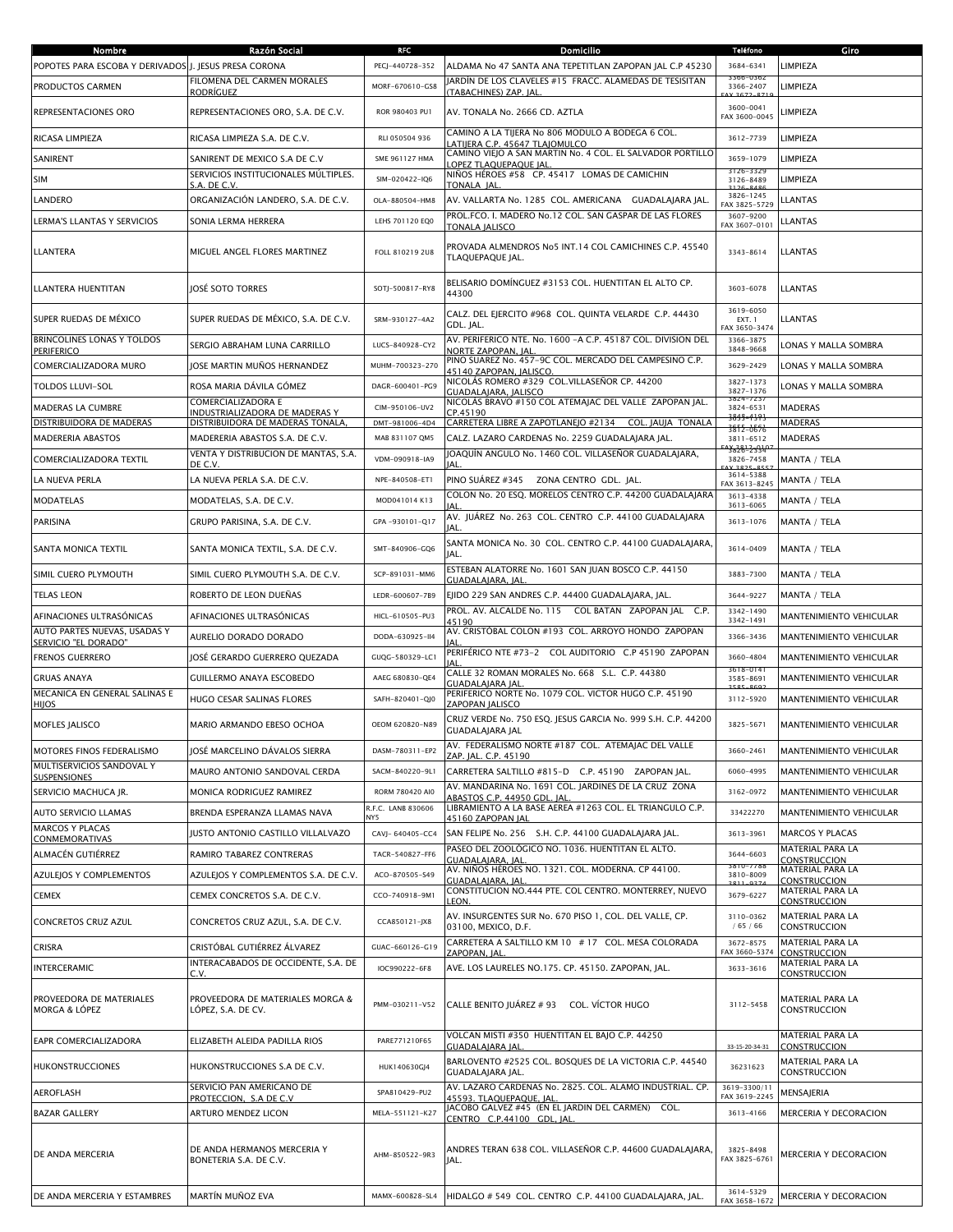| Nombre                                                  | Razón Social                                                    | <b>RFC</b>      | Domicilio                                                                                       | <b>Teléfono</b>                                               | Giro                       |
|---------------------------------------------------------|-----------------------------------------------------------------|-----------------|-------------------------------------------------------------------------------------------------|---------------------------------------------------------------|----------------------------|
| DEL CARMEN NOVEDADES Y<br><b>REGALOS</b>                | <b>GLORIA DEL CARMEN CABRERA CAMAÑO</b>                         | CACG791019-4J2  | CALLE ANALCO No. 711-A. COL. LAS CONCHAS. CP. 44960.<br>GUADALAJARA, JAL.                       | 3617-7549                                                     | MERCERIA Y DECORACION      |
| <b>FANTASÍAS MIGUEL</b>                                 | FANTASÍAS MIGUEL, S.A. DE C.V.                                  | FMI-650208-CG9  | HIDALGO #520 COL CENTRO C.P.44100 S.H. GUADALAJARA<br>IAI                                       | 3613-2022<br>FAX 3613-5054                                    | MERCERIA Y DECORACION      |
| MANUALIDADES DECORAMA                                   | MANUALIDADES DECORAMA S.A. DE C.V.                              | MDE-980320-9B4  | HIDALGO No. 587 C.P. 44200 COL. CENTRO GUADALAJARA JAL.                                         | 3614-2338<br>3614-5045                                        | MERCERIA Y DECORACION      |
| <b>DISMERK</b>                                          | REBECA DEL RIEGO RUIZ                                           | RIRR-821119-NI4 | AV. GUADALUPE #5650 EDIF. "L" DEPTO.14 COL. PLAZA GPE. CP<br>45036 ZAPOPAN, JAL.                | 3120-3233<br>3343-0548/49                                     | MOBILIARIO DE BAÑO         |
| LA PALOMA                                               | LA PALOMA PERIFERICO, S.A. DE C.V.                              | PPE980303-QI7   | AV. NIÑOS HEROES No. 1609. COL. MODERNA. GUADALAJARA,<br><b>IALISCO.</b>                        | 3812-1824<br>3812-3761                                        | MOBILIARIO DE BAÑO         |
| LUCKE                                                   | LUCKE S.A. DE C.V.                                              | LUC-811106-1C4  | AV. NIÑOS HEROES No. 2100 COL. BARRERA C.P. 44150<br>GUADALAJARA, JAL                           | 3615-5566<br>FAX 3616-1258                                    | MOBILIARIO DE BAÑO         |
| <b>FABRIMUEBLES GOPRI</b>                               | FABRIMUEBLES GOPRI, S.A. DE C.V.                                | FGO 840309 NL8  | LAZARO CARDENA No. 1893 COL. DEL SUR C.P. 44920<br>GUADALAJARA JAL.                             | 3812-5152                                                     | MOBILIARIO DE OFICINA      |
| <b>MOBIL FACTORY</b>                                    | MOBIL FACTORY S.A. DE C.V.                                      | MFA-091216-EZA  | AV. LA PAZ No. 1603 COL. AMERICANA C.P. 44190<br>GUADALAJARA, JAL                               | 38273974 / 75<br>3811-0564                                    | MOBILIARIO DE OFICINA      |
| <b>OFFICE PLUS</b>                                      | TECNOLOGIA DE INFORMACION<br>CORPORATIVA S.A. DE C.V.           | TIC-990818-I52  | AV. CHAPULTEPEC. SUR No. 565 COL. MODERNA C.P. 44190<br>GUADALAJARA, JAL.                       | 1377-4242                                                     | MOBILIARIO DE OFICINA      |
| OFFICE SCHOOL                                           | MOBILIARIO OFFICE SCHOOL, S.A. DE C.V.                          | MOS-090618-431  | PENINSULA No. 3084 COL. STA. EDUWIGES C.P. 44580<br>GUADALAJARA, JAL.                           | 3631-8235<br>1057-9121                                        | MOBILIARIO DE OFICINA      |
| CENTRAL DE PAPELERÍAS                                   | DANIEL ALBERTO GARCÍA DE LEÓN                                   | GALD-840314-Q51 | NICOLÁS ROMERO #217 - COL. ARTESANOS SAN FELIPE - GDL. JAL.<br>C.P. 44200                       | 826-2692<br>3826-0746                                         | PAPELERIA                  |
| COPI-CON                                                | JESUS PEREZ MUÑOZ                                               | PEMI 321209-BE3 | ISLA SOCORRO No. 2796-6 GUADALAJARA JAL. C.P. 44950<br>FRACC. JARDINES DE SAN JOSE              | 3646-8063<br>FAX 1057-4277                                    | PAPELERIA                  |
| <b>ECONOTINTAS</b>                                      | LAURA PATRICIA DE LA CRUZ MARTINEZ                              | CUML-780828-L21 | CALLE CIPRES No. 1226 C.P. 44910 COL. MORELOS,<br><b>GUADALAJARA, JAL</b>                       | 3811-5129<br>3336-3189                                        | PAPELERIA                  |
| MAD (PAPELERÍA, COMPUTO Y<br><b>MUEBLES DE OFICINA)</b> | MARIA RAQUEL FLORES GARCÍA                                      | FOGR-640203-9P4 | HOSPITAL #1038 COL. SAGRADA FAMILIA C.P. 44200 GDL. JAL                                         | $3827 - 24$<br>3827-0924<br>2027 002                          | PAPELERIA                  |
| OFFICE DEPOT                                            | OFFICE DEPOT, S.A. DE C.V.                                      | ODM-950324-V2A  | IUAN SALVADOR AGRAZ #101 COL. SANTA FE MÉXICO DF. CP.<br>05300                                  | 3613-9105<br>3614-0822                                        | PAPELERIA                  |
| ABASTECEDORA LUMEN                                      | ABASTECEDORA LUMEN S.A. DE C.V                                  | ALU-8309-02-ST5 | PEDRO MORENO 589 ZONA CENTRO GDL. JAL.                                                          | 3614-3956<br>EXT. 113<br>3314-8689                            | PAPELERIA                  |
| <b>BOLYPAPEL DIAMANTE</b>                               | BOLYPAPEL DIAMANTE S.A. DE C.V.                                 | BDI 060209 DU0  | AV. HIDALGO No. 613 COL. CENTRO C.P. 44200 GUADALAJARA<br>JAL.                                  | 3614-4190<br>3614-4412                                        | PAPELERIA                  |
| CONSU PAPELERIA                                         | CANDELARIA SALAS CURIEL                                         | SACC-600212-RY8 | GONZALEZ GALLO No. 4493 COL. ARROYO HONDO C.P. 45180<br>ZAPOPAN, JAL.                           | 3861-3119                                                     | PAPELERIA                  |
| <b>OFFICE MAX</b>                                       | OPERADORA OMX S.A. DE C.V.                                      | OOM-960429-832  | LATERAL AUTOPISTA MEXICO TOLUCA No. 1235, LOMAS DE<br>SANTA FE CUAJIMALPA DE MORELOS, D.F.      | 3673-7232<br>SUC. SAN ISIDRO                                  | PAPELERIA                  |
| <b>OFIMEDIA</b>                                         | OFIMEDIA PAPELERIA Y CONSUMIBLES S.A.<br>DE C.V.                | OPC-040802-PI8  | CALLE 10 #1874 COL. FERROCARRIL C.P. 44440 GUADALAJARA,<br>JAL.                                 | 3587-2322<br>3162-0840<br>3124-1258<br>3343-4240<br>3812-0558 | PAPELERIA                  |
| P. E. OFICINAS (PROVEEDORA<br>ESCOLAR Y DE OFICINA)     | COMERCIALIZADORA PAPELERA Y DE<br><u>SERVICIOS S.A. DE C.V.</u> | CPS-080721-BMA  | SANTA MÓNICA #1511 FRACC. PARQUES DE ZAPOPAN                                                    | 3834-8490<br>3848-4179                                        | PAPELERIA                  |
| PAPELERIA OFICCOM                                       | ANA MARTINA MARTINEZ PLASCENCIA                                 | MAPA-630912-SV1 | AV. ARQUITECTURA # 303 COL. MIRAVALLE C.P. 44990,<br>GUADALAJARA, JAL.                          | 3670-1511<br>3670-1512<br>3044-5757                           | PAPELERIA                  |
| <b>PROVE-OFICINAS</b>                                   | PROVE-OFICINAS, S.A. DE C.V.                                    | POF-980121-C27  | PRIVADA NADIR No. 2606 COL. LA CALMA C.P. 45070<br>ZAPOPAN JAL                                  | 3944-5348<br>3133-1601                                        | PAPELERIA                  |
| <b>TLAQUEPAQUE ESCOLAR</b>                              | TLAQUEPAQUE ESCOLAR, S.A. DE C.V.                               | TES-900403-QX0  | ÁLVARO OBREGÓN #130   TLAQUEPAQUE, JAL.                                                         | 365546212<br><b>EXT 23</b>                                    | PAPELERIA                  |
| PASTO EN ROLLO                                          | JOSÉ ANTONIO GARCÍA MORALES                                     | GAMA-650922-655 | SAN JUAN BOSCO #84 COL. CHAPALITA ZAPOPAN, JAL.                                                 | 3121-8037<br>3870-4794                                        | PASTO EN ROLLO             |
| PRODUCTOS SIGMA                                         | PRODUCTOS SIGMA, S.A. DE C.V.                                   | PSI-551202-SA7  | CAL. GONZÁLEZ GALLO #3049   COL. EL ROSARIO   C.P.44890<br>GDL. IAL                             | 3635-4504<br>FAX 3635-5312                                    | <b>PEGAMENTO</b>           |
| <b>BOHLER WELDING GROUP</b>                             | BOHLER SOLDADURAS S.A. DE C.V.                                  | BSO 981014-JM9  | AV. HENRY FORD No. 16 FRACC. INDUSTRIAL SAN NICOLAS<br>TI AI NEDANTI A EDO. DE MÉYICO           | 3619-5242                                                     | <b>PINTURA</b>             |
| <b>COMEX</b>                                            | GRUPO PINDEC, S.A. DE C.V                                       | GPI-020816 5S4  | LOS ANGELES # 61 S.R. C.P. 444460 GUADALAJARA, JAL.                                             | 3618-0437<br>3656-8122<br>FAX 3650-1801                       | PINTURA                    |
| <b>EQUIPOS CHAKONG</b>                                  | JOSE GUILLERMO CHAVEZ KONG                                      | CAKG-560210-E14 | TUEQUESA NO.3364-9B. PZA. DE LA LUNA. RESIDENCIAL<br>VICTORIA. CP. 45060. GDL. JAL.             | 3122-2021                                                     | <b>PINTURA</b>             |
| <b>GRUPO PINDEC'</b>                                    | GRUPO PINDEC' S.A. DE C.V.                                      | GPI-020816-5S4  | LOS ANGELES # 61 SEC.REFORMA GUADALAJARA, JAL.                                                  | 3619-0437<br>3656-8122                                        | PINTURA                    |
| PINTURA GENERAL                                         | JORGE ARMANDO PADILLA CASTAÑEDA                                 | PACJ-860807-MR2 | PRIVADA COL No. 10 COL. MESA DORADA C.P. 45204 ZAPOAPN,<br>IAL.                                 | 3625-3837                                                     | PINTURA                    |
| <b>PINTURAS CASTHER</b>                                 | PINTURAS CASTHER S.A DE C.V                                     | PCA-911210-DL2  | AV. REVOLUCIÓN No. 2580, COL. PRADOS DEL NILO<br>GUADALAJARA JAL. C.P. 44840                    | 3635-8987<br>3635-9462<br>3659-5611                           | PINTURA                    |
| PINTURAS CASTHER EL BATAN                               | ALEJANDRA OCHOA VARGAS                                          | OOVA-750715-PY2 | CARRETERA SALTILLO No. 128-A                                                                    | 3112-5577<br>FAX 3126-5268                                    | PINTURA                    |
| PINTURAS CASTHER TABACHINES                             | MARTHA PATRICIA VALDEZ AHEDO                                    | VAAM-640129-814 | PERIFÉRICO NORTE 776-A                                                                          | 3672-8685<br>3366-0690                                        | PINTURA                    |
| TECNOLOGÍA EDD                                          | TECNOLOGÍA EDD S.A. DE C.V                                      | TED-990928-HJ0  | AV.PARQUE CHAPULTEPEC #66-102 NAUCALPAN EDO. DE<br>MÉXICO C.P. 53390                            | (55) 3000-1870<br>(55) 3000-1875                              | PINTURA                    |
| PASSIO PIROTECNIA                                       | NATHALIA ESMERALDA ARTEAGA SILVA                                | AESN 8605135 L7 | AGUSTIN YAÑEZ 2715-B COL. ARCOS SUR C.P. 44150<br>GUADALAJARA JALISCO                           | 33773527<br>12044343                                          | PIROTECNIA                 |
| <b>ETOSA</b>                                            | <b>EMPAQUES TRANSPARENTES DE</b><br>OCCIDENTE, S.A. DE C.V.     | ETO-000413-88A  | GONZÁLEZ GALLO #2065 COL. ATLAS C.P. 44870                                                      | 3120-3333<br>3344-6464                                        | <b>PLASTICOS</b>           |
| PLASTISOL DE OCCIDENTE                                  | PLASTISOL DE OCCIDENTE S.A. DE C.V.                             | POC 060117 PU4  | DR. R MICHEL No. 1885 COL. ATLAS C.P. 44870 GUADALAJARA                                         | 3838-8502<br>3838-8503                                        | <b>PLASTICOS</b>           |
| POLEAS PR                                               | PEDRO RODRIGUEZ GONZALEZ                                        | ROGP 670130 JV1 | DETROIT No. 155 ESQUINA CHICAGO COL. RINCON DEL AGUA<br>AZUL GUADALAIARA IAI                    | 3619-7849<br>FAX. 3619-1514                                   | <b>POLEAS</b>              |
| DISTRIBUIDORA Y VENTA DE<br>PRODUCTOS QUIMICOS PARA LA  | ANTONIO ALFREDO CONTRERAS JIMENEZ                               | COJX 780414 RS1 | AV MIRAMAR 137 CHULAVISTA C.P. 45653 TLAJOMULCO DE<br>ZUÑIGA                                    | 1099-1319<br>1659-1347                                        | PRODUCTOS QUIMICOS         |
| <b>MAG QUIMICA</b>                                      | MIGUEL ANGEL GONZÁLEZ GUTIÉRREZ                                 | GOGM-690323-VP0 | SIERRA DE MAZAMITLA #5908-3 COL. LAS ÁGUILAS CP.45080<br>ZAPOPAN, JAL                           | 3634-0247<br>FAX. 3632-1099                                   | PRODUCTOS QUIMICOS         |
| ANUNCIATE PUBLICIDAD                                    | ADOLFO SALCEDO AVIÑA                                            | SAA-780723-F11  | AV. CIRCUNVALACION DIVISON DEL NORTE No 1138. COL.<br>CIRCUNVALACION METRO. CP. 44220. GDL, JAL | 1588-4750                                                     | PROMOCIONALES Y PUBLICIDAD |
| <b>CASA XAVIER</b>                                      | ARTICULOS PROMOCIONALES CASA<br><u>XAVIER, S.A. DE C.V.</u>     | APC931122-NK2   | AV. AVIACION No. 3640-1. COL. VALLE REAL. CP. 45019.<br>ZAPOPAN, JAL                            | 636-341<br>EXT. 104                                           | PROMOCIONALES Y PUBLICIDAD |
| <b>CMAPRO</b>                                           | CLAUDIA MENDOZA ARIAS                                           | MEAC-760825-VE4 | FRAY LUIS DE PALACIOS No. 384 COL. LADRON DE GUEVARA                                            | 3615-4224<br>3630-4315                                        | PROMOCIONALES Y PUBLICIDAD |
| DISEÑO PROMOCIONAL                                      | FRANCISCO JAVIER ROMERO GARCIA DE<br>QUEVEDO                    | ROGF681009-TL4  | ROBLES GIL No. 454. COLONIA AMERICANA. CP. 44160.<br>GUADALAJARA, JAL                           | 3825-8056<br>3825-1695                                        | PROMOCIONALES Y PUBLICIDAD |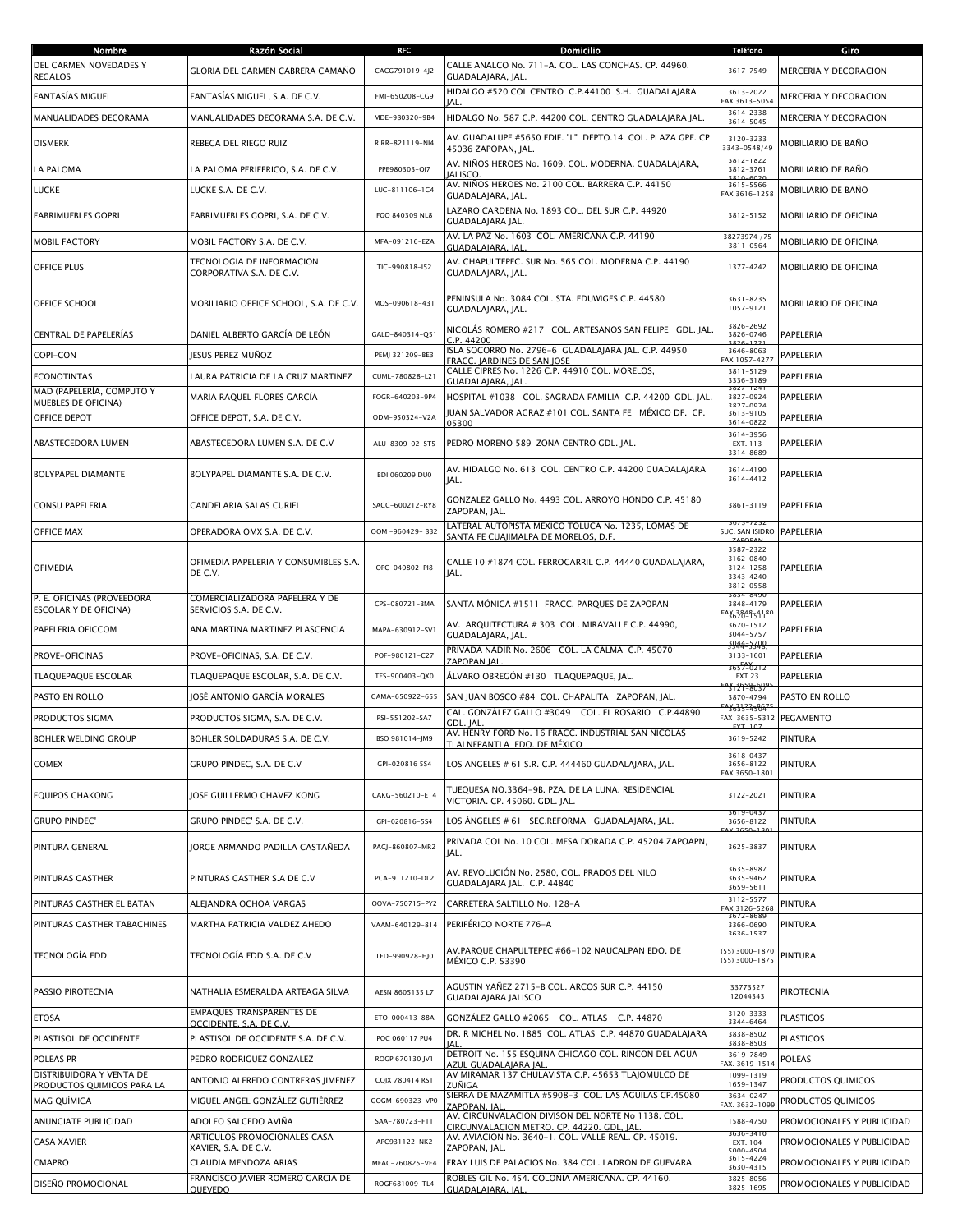| Nombre                                          | Razón Social                                                                 | RFC                | Domicilio                                                                                             | <b>Teléfono</b>                                  | Giro                                          |
|-------------------------------------------------|------------------------------------------------------------------------------|--------------------|-------------------------------------------------------------------------------------------------------|--------------------------------------------------|-----------------------------------------------|
| EXHIBE                                          | X & V, S.A. DE C.V.                                                          | X&V100706-GE4      | CALZ. DEL EJERCITO No. 71. COL. LA BANDERA. CP. 44450.<br>GUADALAJARA, JAL                            | 3628-2877<br>/ 2750 / 0120                       | PROMOCIONALES Y PUBLICIDAD                    |
| <b>FENIX SOLUTIONS</b>                          | DANIEL RAMOS PANTOJA                                                         | RAPD770129-RJ6     | MANUEL ACUÑA No. 2548 COL. LADRON DE GUEVARA C.P. 44600<br>GUADALAJARA JAL                            | 1813-3535 / 00                                   | PROMOCIONALES Y PUBLICIDAD                    |
| <b>NYC</b>                                      | INDUSTRIAS PLASTICAS NYC, S.A. DE C.V.                                       | IPN-901009-951     | PRIVADA SAN DIEGO. COL. INDUSTRIAL NOGALAR. CP. 66484.                                                | $(81) 8158 - 6710$                               | PROMOCIONALES Y PUBLICIDAD                    |
| PUBLICIDAD LAS DELICIAS                         | MANUEL FERNANDEZ OLAVARRIETA                                                 | FEOM-750608-RGA    | <u>SAN NICOLAS DE LOS GARZA, NUEVO LEON</u><br>J. MANUEL PUGA Y ACAL No. 1735 COL. UNIVERSITARIA C.P. | 3650-2920                                        | PROMOCIONALES Y PUBLICIDAD                    |
| PUBLIGLOBOS INFLABLES                           | PUBLIGLOBOS, S.A. DE C.V.                                                    | PUB 011105 LM5     | 44840 GUADALAIARA IAL<br>VALLE DE LA SANTA CRUZ No. 28 COL. VALLE DE LAS FLORES                       | 1204-0404                                        | PROMOCIONALES Y PUBLICIDAD                    |
| <b>PUBLICITARIOS</b><br><b>QUATTRO MKT</b>      | MARIANA HERRERIAS PEREZ                                                      | HEPM810916-FR7     | <u>TLAJOMULCO DE ZUÑIGA JAL</u><br>FIRMAMENTO No. 729. COL. JARDINES DEL BOSQUE. CP. 44520.           | 1202-1993                                        | PROMOCIONALES Y PUBLICIDAD                    |
| SPJ SERVICIOS PUBLICITARIOS                     | SERVICIOS PUBLICITARIOS JALISCO, S.A.                                        | SPJ-891208-G38     | <b>GUADALAIARA, IAL</b><br>PAVO No. 384-392 COL. CENTRO C.P. 44100 GUADALAJARA, JAL                   | 1202-2171<br>3613-9158                           | PROMOCIONALES Y PUBLICIDAD                    |
| <b>JALISCO</b><br>VAZQUEZ HERMANOS Y COMPAÑÍA   | DE C.V.<br>VAZQUEZ HERMANOS Y COMPAÑÍA, S.A.                                 | VHE 650426-TT2     | SAN FELIPE No. 555 C.P. 44200 COL. EL SANTUARIO                                                       | 3614-6578<br>3614-2420                           | PROMOCIONALES Y PUBLICIDAD                    |
|                                                 | DE C.V.                                                                      |                    | GUADALAJARA JAL<br>AV. ALCALDE No. 320 COL. CENTRO C.P. 44280 GUADALAIARA.                            | 3613-7331                                        |                                               |
| ZAB DE MEXICO                                   | ZAB DE MEXICO S.A. DE C.V.                                                   | ZME - 030224 - FD2 | JAL.<br>FRANCISCO Y MADERO No. 1038 COL. AMERICANA C.P. 44160                                         | 3126-7771<br>3613-8240                           | PROMOCIONALES Y PUBLICIDAD                    |
| <b>IDEA</b>                                     | CRYSTAL KARINA DEL REAL GARCIA                                               | REGC 821210-D86    | GDL. JALISCO                                                                                          | 31205965                                         | PUBLICIDAD                                    |
| <b>DOORLOCK</b>                                 | INTEGRACION DINAMICA DE ACCESOS,<br>S.A. DE C.V.                             | IDA011221-6H1      | RAFAEL DE LA PEÑA Y PEÑA No.407. COL. DEL NORTE. CP.64500.<br>MONTERREY, N.L                          | 01 800 366 7562<br>$(81)$ 8125-0600              | PUERTAS DE SEGURIDAD                          |
| ER COMUNICACIONES                               | EFREN ALBERTO RAMOS ESTRADA                                                  | RAEE-761230-7CO    | AV. TEPEYAC No. 795-B COL. CHAPALITA GUADALAJARA, JAL.                                                | 3120-0000<br>EXT. 101 Y 102                      | RADIOCOMUNICACION                             |
| UNICOM UNIVERSAL EN<br>COMUNICACIÓN             | UNIVERSAL EN COMUNICACIÓN S.A. DE<br>C.V.                                    | UCO-000810-387     | SAN FELIPE No. 885 CENTRO, GUADALAJARA, JAL.                                                          | 3827-1728<br>3825-9140<br>3343-7207              | RADIOCOMUNICACION                             |
| RECOLECTORA Y RECICLADOS DE                     | RECOLECTORA Y RECICLADOS DE                                                  | RRG 071026 B55     | PRIVADA LA CAPILLA No.178 COL. TETLAN C.P. 44820                                                      | 37924122<br>3613-5462                            | RECOLECCON DE RESIDUOS<br><b>REDUCTORES Y</b> |
| <b>DIXON METAL</b>                              | DIXON METAL, S.A. DE C.V.                                                    | DME020306-HEA      | S. JUAREZ GDL. JAL. C.P. 44180<br>COMERCIO NO.167                                                     | 3613-5490                                        | <b>MOTOREDUCTORES</b>                         |
| AVI GUADALAJARA                                 | OSCAR ANTONIO RAMOS ESQUIVEL                                                 | RAEO 7111295 CA    | UXMAL 91 COL. MONUMENTAL C.P. 44320 GUADALAJARA<br><b>JALSICO</b>                                     | 363742330                                        | RENTA DE AUDIO                                |
| KOBOL RENTA DE EOUIPO PARA LA<br>CONSTRUCCION   | GBTS EQUIPO S.A DE C.V.                                                      | GEQ 060911-PW1     | CAMINO A LAS MORAS No. 124 SENDERO DE LAS MORAS C.P.<br>45640 TLAJOMULCO DE ZUÑIGA                    | 3087-0090<br>3687-0039                           | RENTA DE MAOUINARIA                           |
| <b>TRACSA</b>                                   | TRACSA, S.A DE C.V.                                                          | TRA-800423-S25     | PERIFÉRICO SUR #7800 COL. STA MA.TEQUEPEXPAN<br>TLAQUEPAQUE, JAL                                      | 3693-3606<br>3678-8077                           | RENTA DE MAQUINARIA                           |
| <b>MAC MAQUINARIA</b>                           | JORGE RAMON NAVARRO CURIEL                                                   | NACJ 680422 L12    | PERIFERICO SUR No. 2434 PIRAMIDES DEL SOL ZAPOPAN JAL.<br>C.P. 45070                                  | 3632-7836                                        | RENTA DE MAQUINARIA                           |
| <b>TENSA</b>                                    | TECNOELECTRICA NACIONAL, S.A. DE C.V.                                        | TNA011204-V92      | RAMON LOPEZ VELARDE No. 660. CP. 44860. SECTOR REFORMA.<br>GUADALAJARA, JAL.                          | 3635-5562<br>3635-5615                           | RENTA DE TRANSOFRMADORES                      |
| <b>KC RENTA</b>                                 | KC RENTAS S.A. DE C.V.                                                       | KCR 061019 5G0     | CALLE JUSTICIA No. 2639 COL. PROVIDENCIA C.P. 44680<br><b>GUADALAIARA IAL</b>                         | 3044-7778 / 79<br>3044-5520 / 21                 | RENTA EQUIPO DE COMPUTO                       |
| ADA                                             | ADRIAN DELGADO AMEZCUA                                                       | DEAA 870605 VC3    | JULIAN GRANADOS No. 2284 COL. LOPEZ PORTILLO C.P. 44960                                               | 15236015                                         | RENTA MOBILIARIO                              |
|                                                 |                                                                              |                    | GUADALAJARA JALISCO                                                                                   |                                                  |                                               |
| LAURA ARRIETA                                   | LAURA GRACIELA ARRIETA MORENO                                                | AIML 720308 QX2    | MOCTEZUMA No. 82 C.P. 49000 COL. CENTRO CD. GUZMAN JAL.                                               | 0133 36153163                                    | RENTA VESTIDOS DE GALA                        |
| <b>REPPSA</b>                                   | RESINAS, PINTURAS Y PEGAMENTOS, S.A.<br>DE C.V.                              | RPP 900917-PI5     | DR. R MICHEL No. 1965 S.R. COL. ATLAS C.P. 44870<br>GUADALAJARA JAL.                                  | 3635-5821<br>3635-7346<br>3635-6189<br>5614-0951 | <b>RESINAS</b>                                |
| RESINAS GUADALAIARA                             | RESINAS GUADALAJARA, S.A. DE C.V.                                            | RGU-810114-KF7     | J. GUADALUPE MONTENEGRO No. 1086 S.J.                                                                 | 3614-1212                                        | <b>RESINAS</b>                                |
| <b>INTECSYS</b>                                 | INTECSYS S.A. DE C.V.                                                        | INT-960910-C35     | LA RIOJA 15 A COL. SAN PEDRO ZACATENCO C.P. 07360<br>GUSTAVO A MADERO, D.F.                           | $(55) 5754 - 1993$                               | <b>ROBOTICA</b>                               |
| MOTORES ELCTRICOS CASILLAS                      | MARIO CASILLAS ZABALA                                                        | CAZM 631017-Q5A    | CARRETERA A TESISTAN AV. LAURELES No. 585 COL. SAN ISIDRO<br>ZAPOPAN JAL. C.P. 45147                  | 3365-6581<br>3633-8180                           | <b>ROBOTICA</b>                               |
| RUEDAS Y RODAJAS INDUSTRIALES                   | KAREN GONZALEZ RODRIGUEZ                                                     | GORK 890902 8Y4    | CALZADA INDEPENDENCIA SUR No 523 COL. ANALCO C.P. 44750<br>GUADALAJARA JAL.                           | 3654-2323<br>3654-2324                           | RUEDAS Y RODAJAS                              |
| ESIS (ESPECIALISTA EN SISTEMAS DE<br>SEGURIDAD) | RAÚL HERRERA GODINA                                                          | HEGR-700529-HG0    | REYES CATÓLICOS # 2105-C COL. DEL SUR                                                                 | 3343-8940<br>1057-0350                           | SEGURIDAD                                     |
| <b>LEOVIP</b>                                   | LEOVIP S.A. DE C.V                                                           | LEO-110322-CQ7     | INDEPENDENCIA No. 411 COL. QUINTAS DE PARAISO C.P.45046<br><b>TONALA IAL</b>                          | 15665374<br>15662081                             | SEGURIDAD PRIVADA                             |
| <b>CONDORS</b>                                  | COORPORATIVO EN RESGUARDOS S.A. DE<br>C.V.                                   | CRE 990901 RY3     | TEPEYAC 6000-9 COL. GUADALUPE SUR C.P. 45047 ZAPOPAN<br><b>IALISCO</b>                                | 36179217                                         | SEGURIDAD PRIVADA                             |
| SELLOS DEL CARMEN                               | ARTURO CAZARES QUEVEDO                                                       | CAQA-600909-C64    | 8 DE JULIO No. 138 COL. CENTRO C.P. 44100 GUADALAJARA, JAL                                            | 3614-2972                                        | SELLOS DE GOMA                                |
| <b>PROCESO</b>                                  | COMUNICACIÓN E INFORMACION S.A. DE                                           | CIN 760909 8V0     | FRESAS 13 COL. DEL VALLE, DELEGACION B. JUAREZ, D.F.; C.P.                                            | 18002024998                                      | SEMANARIO                                     |
| GRENTERX                                        | C.V<br>GRENTERX S.A. DE C.V.                                                 | GRE 14044619       | 013100<br>BRUSELAS No. 369 COL. AMERICANA C.P. 44180 GUADALAJARA                                      | 36424320                                         | SERIGRAFIA                                    |
| <b>ECHO</b>                                     | ECHO COMERCIALIZADORA DE EVENTOS                                             | ECE 131127 H35     | <b>IALISCO</b><br>AV. AMERICAS No. 161 P.10 C.P. 44630 COL. PROVIDENCIA.                              | 38170181                                         | SERVICIOS DE HOSPITALIDAD                     |
| RECUMED S.A. DE C.V.                            | S.A. DE C.V.<br>RECUMED S.A. DE C.V.                                         | REC 100125-5P7     | GUADALAJARA JALISCO<br>AV. LOPEZ MATEOS NORTE No. 761 COL. ITALIA PROVIDENCIA                         | 68170184<br>3630-2333                            | SILLAS DE RUEDAS                              |
| <b>CONTROL SHOW</b>                             | JHONATAN JOSUE VELASCO RODRIGUEZ                                             | VERJ 841104 B81    | GUADALAJARA JAL<br>CALLE FLORES MAGON 1471-A INT3 COL. SAN MARTIN ANEXO                               | $1611 - 7725$                                    | SONIDO E ILUMINACION                          |
| <b>METROPOLI</b>                                | TECNO SHOW, S.A. DE C.V.                                                     | TSH890308-A32      | <b>IALICO C.P. 44710</b><br>AV. 16 DE SEPTIEMBRE No. 497. COL CENTRO. CP. 44100.                      | 3614-2035 / 35                                   | SONIDO E ILUMINACION                          |
| PRODUCTION DEPOT PD                             | MAURA CARDENAS VILLA                                                         | CAVM 770123 JL6    | GUADALAJARA, JAL<br>TUCAN No. 1520 MIRADOR DE SAN ISIDRO C.P. 45132 ZAPOPAN                           | 3849-0319                                        | SONIDO E ILUMINACION                          |
| STAR SERVICIO DE SONIDO E                       | JOSE MANUEL DOMINGUEZ MARTINEZ                                               | DOMM-521104-IDA    | IAL.<br>JESUS #223 ZONA CENTRO CP.44290 GDL. JAL.                                                     | 3826-2046                                        | SONIDO E ILUMINACION                          |
| ILUMINACION                                     |                                                                              | PARF-3610C4        | SAN JUAN DE LOS LAGOS No. 4624. COL. AUDITORIO. CP. 45190.                                            | 3660-6773                                        |                                               |
| TAPICERIA PLASCENCIA                            | MARCELA PLASCENCIA GARCIA                                                    | DLI-931201-MI9     | ZAPOPAN, JAL<br>JUAREZ 277 Y 16 DE SEPTIEMBRE COL. CENTRO, C.P. 44100                                 | 3637-7436<br>3678-5625                           | <b>TAPICERIA</b><br>TIENDA DEPARTAMENTAL      |
| LIVERPOOL                                       | DISTRIBUIDORA LIVERPOOL S.A. DE C.V.<br>NUEVA WAL MART DE MEXICO, S DE R. L. |                    | <b>GUADALAJARA, JAL</b><br>RASEO ROYAL COUNTRY No. 4555. ROYAL COUNTRY C.P. 45116                     | 3610-270                                         |                                               |
| <b>SAM'S CLUB</b>                               | DE C.V.                                                                      | NWM 970924 4W4     | ZAPOPAN JAL<br>16 DE SEPTIEMBRE No.650. COL. CENTRO. CP.44100.                                        | (SUCURSAL                                        | TIENDA DEPARTAMENTAL                          |
| SEARS                                           | SEARS ROEBUCK DE MÉXICO, S.A. DE C.V.                                        | SRM471106-9N3      | GUADALAJARA, JAL<br>PRIV. IGNACIO L. PESQUERIA # 578 COL. CONSTITUCION                                | 3669-0200                                        | TIENDA DEPARTAMENTAL                          |
| PAILERIA Y TORNO ROSALES                        | ALFREDO ANGUIANO ROSALES<br>ARMSTRONG ARMORED DE MEXICO S.A.                 | AURA-510112-R28    | ZAPOPAN JAL. C.P. 45180<br>WASHINTON No.400 COL. RINCON DE AGUA AZUL C.P. 44467                       | 3660-1782<br>36193609                            | <b>TORNO</b>                                  |
| <b>GRUPO ARMSTRONG SEGURIDAD</b>                | DE C.V.                                                                      | AAM 970827 FD7     | GUADALAJARA JALISCO<br>AV. AVILA CAMACHO No 1249 COL. LA NORMAL C.P. 44260 GDL                        | 36194373                                         | TRANSLADO DE VALORES                          |
| LAR                                             | LUIS ARREAGA RUIZ                                                            | AIRL54 0622-LP1    | <b>IAL MEX.</b>                                                                                       | 3824-3985<br>342-7474                            | TRANSPORTES                                   |
| KARETZY                                         | TUBULARES KARETZY S.A. DE C.V.                                               | TKA 1401019 Y0     | PORRES BARANDA No.820 COL. SAN MARTIN C.P. 44730<br>GUADALAJARA JALISCO                               | 36651150<br>36651152                             | <b>TUBULARES</b>                              |
| DE UNICEL                                       | MARIO ALBERTO GARZA JIMÉNEZ                                                  | GAJM-721008-TT9    | MEZQUITAN #634<br>COL. CENTRO BARRANQUITAS C.P.<br>44280 GDL.IAL                                      | 3126-8585                                        | <b>UNICEL</b>                                 |
| VIRALI EDIFICACIONES Y MOLDURAS                 | VIRALI EDIFICACIONES Y MOLDURAS, S.A.<br>DE C.V.                             | VEM-081022-631     | PEDRO BUZETA No. 223 COL. LADRON DE GUEVARA C.P. 44600<br>GUADALAJARA, JAL                            | 3826-4682                                        | <b>UNICEL</b>                                 |